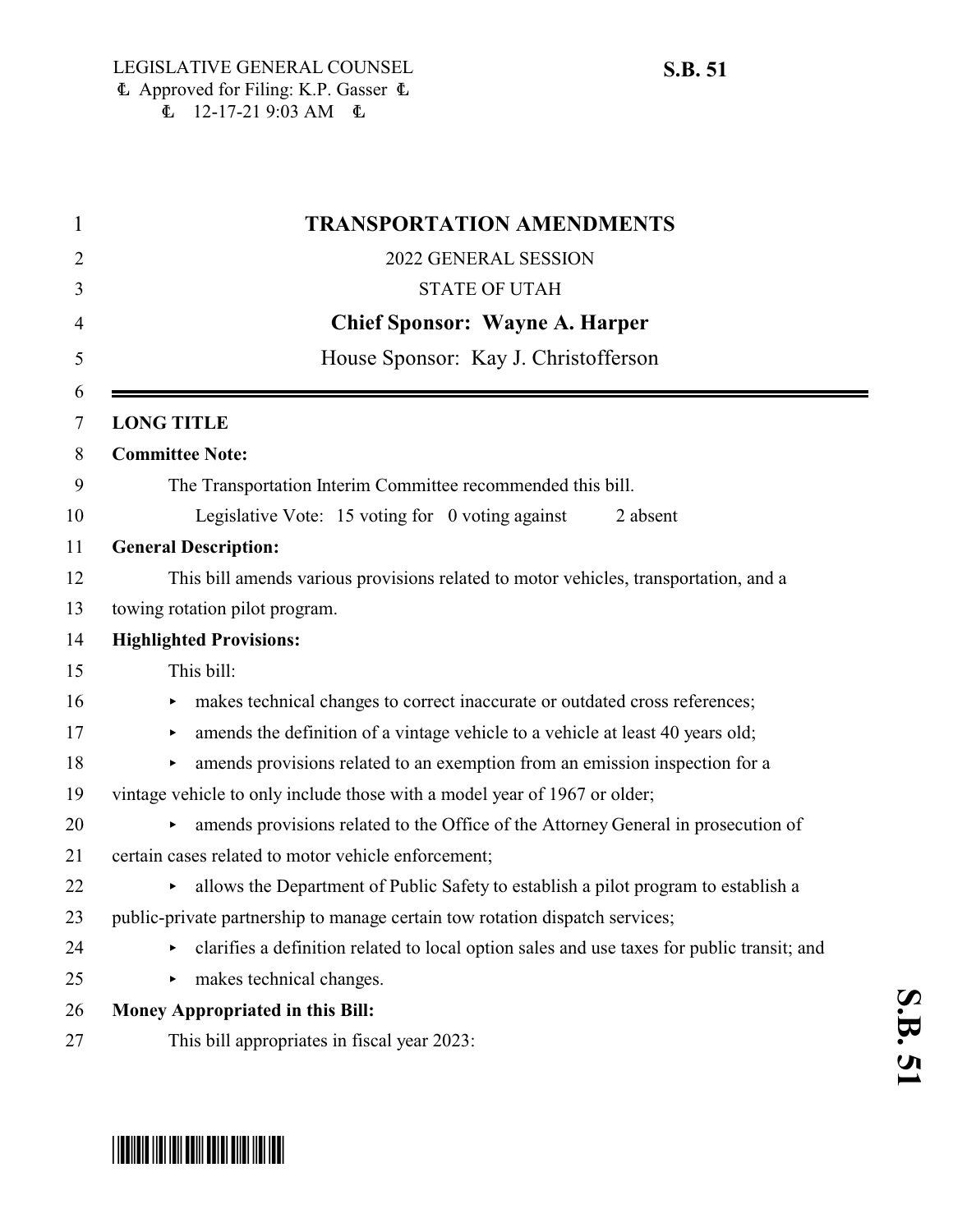<span id="page-1-0"></span>

| 28       | to the Office of the Attorney General -- Internal Service Fund -- Attorney General:         |
|----------|---------------------------------------------------------------------------------------------|
| 29       | from the Dedicated Credits Revenue Temporary Permit Account, \$192,000.                     |
| 30       | <b>Other Special Clauses:</b>                                                               |
| 31       | None                                                                                        |
| 32       | <b>Utah Code Sections Affected:</b>                                                         |
| 33       | <b>AMENDS:</b>                                                                              |
| 34       | 41-1a-1206, as last amended by Laws of Utah 2020, Chapter 377                               |
| 35       | 41-3-105, as last amended by Laws of Utah 2020, Chapters 354 and 396                        |
| 36       | 41-6a-1642, as last amended by Laws of Utah 2021, Chapter 322                               |
| 37       | 41-21-1, as last amended by Laws of Utah 2016, Chapter 40                                   |
| 38       | 53-3-105, as last amended by Laws of Utah 2021, Chapter 284                                 |
| 39       | 53-3-219, as last amended by Laws of Utah 2021, Chapter 262                                 |
| 40       | 59-12-2220, as last amended by Laws of Utah 2019, Chapter 479                               |
| 41       | 72-5-309, as last amended by Laws of Utah 2021, Chapter 162                                 |
| 42       | <b>ENACTS:</b>                                                                              |
| 43       | 53-1-106.2, Utah Code Annotated 1953                                                        |
|          |                                                                                             |
| 44<br>45 | Be it enacted by the Legislature of the state of Utah:                                      |
| 46       | Section 1. Section 41-1a-1206 is amended to read:                                           |
| 47       | 41-1a-1206. Registration fees -- Fees by gross laden weight.                                |
| 48       | (1) Except as provided in Subsections $(2)$ and $(3)$ , at the time application is made for |
| 49       | registration or renewal of registration of a vehicle or combination of vehicles under this  |
| 50       | chapter, a registration fee shall be paid to the division as follows:                       |
| 51       | (a) \$46.00 for each motorcycle;                                                            |
| 52       | (b) \$44 for each motor vehicle of 12,000 pounds or less gross laden weight, excluding      |
| 53       | motorcycles;                                                                                |
| 54       | (c) unless the semitrailer or trailer is exempt from registration under Section 41-1a-202   |
| 55       | or is registered under Section $41-1a-301$ :                                                |
| 56       | (i) \$31 for each trailer or semitrailer over 750 pounds gross unladen weight; or           |
| 57       | (ii) \$28.50 for each commercial trailer or commercial semitrailer of 750 pounds or less    |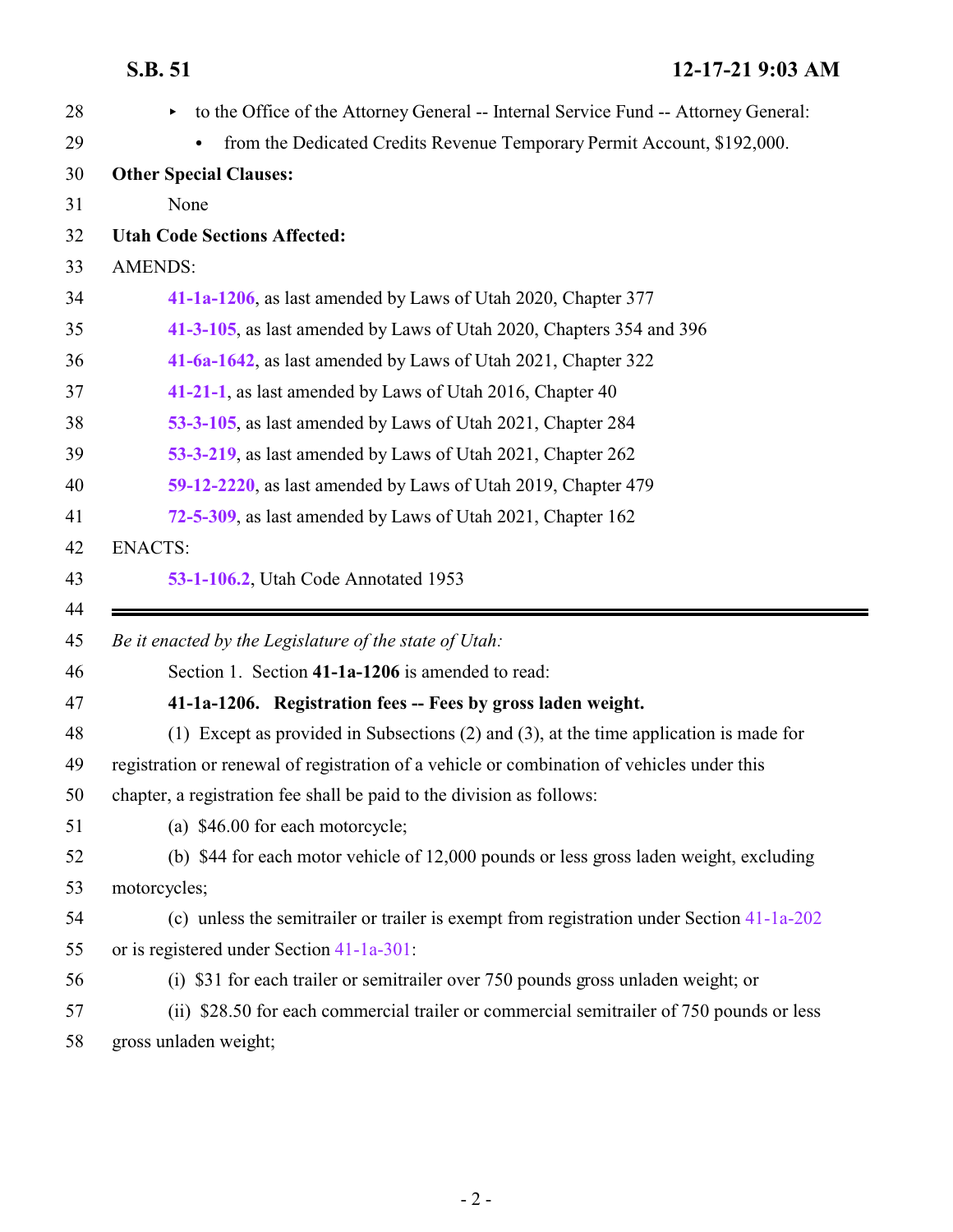| 59 | (d) (i) \$53 for each farm truck over 12,000 pounds, but not exceeding 14,000 pounds          |
|----|-----------------------------------------------------------------------------------------------|
| 60 | gross laden weight; plus                                                                      |
| 61 | (ii) \$9 for each 2,000 pounds over 14,000 pounds gross laden weight;                         |
| 62 | (e) (i) \$69.50 for each motor vehicle or combination of motor vehicles, excluding farm       |
| 63 | trucks, over 12,000 pounds, but not exceeding 14,000 pounds gross laden weight; plus          |
| 64 | (ii) \$19 for each 2,000 pounds over 14,000 pounds gross laden weight;                        |
| 65 | (f) (i) $$69.50$ for each park model recreational vehicle over 12,000 pounds, but not         |
| 66 | exceeding 14,000 pounds gross laden weight; plus                                              |
| 67 | (ii) \$19 for each 2,000 pounds over 14,000 pounds gross laden weight;                        |
| 68 | (g) \$45 for each vintage vehicle [that is less than 40 years old]; and                       |
| 69 | (h) in addition to the fee described in Subsection $(1)(b)$ :                                 |
| 70 | (i) for each electric motor vehicle:                                                          |
| 71 | (A) \$90 during calendar year 2020; and                                                       |
| 72 | (B) \$120 beginning January 1, 2021, and thereafter;                                          |
| 73 | (ii) for each hybrid electric motor vehicle:                                                  |
| 74 | (A) \$15 during calendar year 2020; and                                                       |
| 75 | (B) \$20 beginning January 1, 2021, and thereafter;                                           |
| 76 | (iii) for each plug-in hybrid electric motor vehicle:                                         |
| 77 | (A) \$39 during calendar year 2020; and                                                       |
| 78 | (B) \$52 beginning January 1, 2021, and thereafter; and                                       |
| 79 | (iv) for any motor vehicle not described in Subsections $(1)(h)(i)$ through (iii) that is     |
| 80 | fueled exclusively by a source other than motor fuel, diesel fuel, natural gas, or propane:   |
| 81 | (A) \$90 during calendar year 2020; and                                                       |
| 82 | (B) \$120 beginning January 1, 2021, and thereafter.                                          |
| 83 | (2) (a) At the time application is made for registration or renewal of registration of a      |
| 84 | vehicle under this chapter for a six-month registration period under Section 41-1a-215.5, a   |
| 85 | registration fee shall be paid to the division as follows:                                    |
| 86 | (i) \$34.50 for each motorcycle; and                                                          |
| 87 | (ii) \$33.50 for each motor vehicle of 12,000 pounds or less gross laden weight,              |
| 88 | excluding motorcycles.                                                                        |
| 89 | (b) In addition to the fee described in Subsection $(2)(a)(ii)$ , for registration or renewal |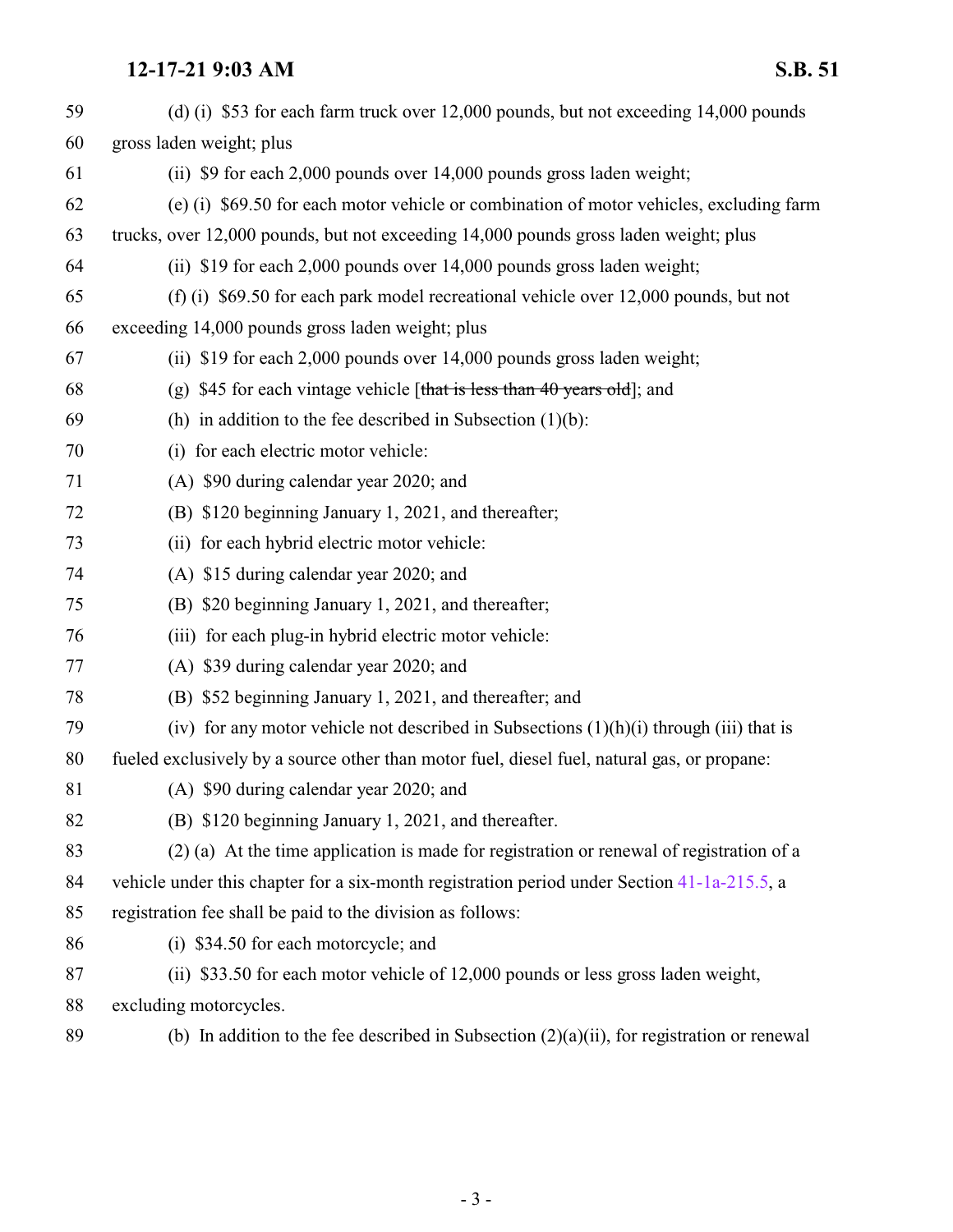of registration of a vehicle under this chapter for a six-month registration period under Section [41-1a-215.5](http://le.utah.gov/UtahCode/SectionLookup.jsp?section=41-1a-215.5&session=2022GS) a registration fee shall be paid to the division as follows: (i) for each electric motor vehicle: (A) \$69.75 during calendar year 2020; and (B) \$93 beginning January 1, 2021, and thereafter; (ii) for each hybrid electric motor vehicle: (A) \$11.25 during calendar year 2020; and (B) \$15 beginning January 1, 2021, and thereafter; 98 (iii) for each plug-in hybrid electric motor vehicle: (A) \$30 during calendar year 2020; and (B) \$40 beginning January 1, 2021, and thereafter; and 101 (iv) for each motor vehicle not described in Subsections  $(2)(b)(i)$  through (iii) that is fueled by a source other than motor fuel, diesel fuel, natural gas, or propane: (A) \$69.75 during calendar year 2020; and (B) \$93 beginning January 1, 2021, and thereafter. (3) (a) (i) Beginning on January 1, 2019, the commission shall, on January 1, annually 106 adjust the registration fees described in Subsections  $(1)(a)$ ,  $(1)(b)$ ,  $(1)(c)(i)$ ,  $(1)(c)(ii)$ ,  $(1)(d)(i)$ , (1)(e)(i), (1)(f)(i), (1)(g), (2)(a), (4)(a), and (7), by taking the registration fee rate for the previous year and adding an amount equal to the greater of: (A) an amount calculated by multiplying the registration fee of the previous year by the actual percentage change during the previous fiscal year in the Consumer Price Index; and (B) 0. (ii) Beginning on January 1, 2022, the commission shall, on January 1, annually adjust the registration fees described in Subsections (1)(h)(i)(B), (1)(h)(ii)(B), (1)(h)(iii)(B), 114 (1)(h)(iv)(B), (2)(b)(i)(B), (2)(b)(ii)(B), (2)(b)(iii)(B), and (2)(b)(iv)(B) by taking the registration fee rate for the previous year and adding an amount equal to the greater of: (A) an amount calculated by multiplying the registration fee of the previous year by the actual percentage change during the previous fiscal year in the Consumer Price Index; and (B) 0. (b) The amounts calculated as described in Subsection (3)(a) shall be rounded up to the nearest 25 cents.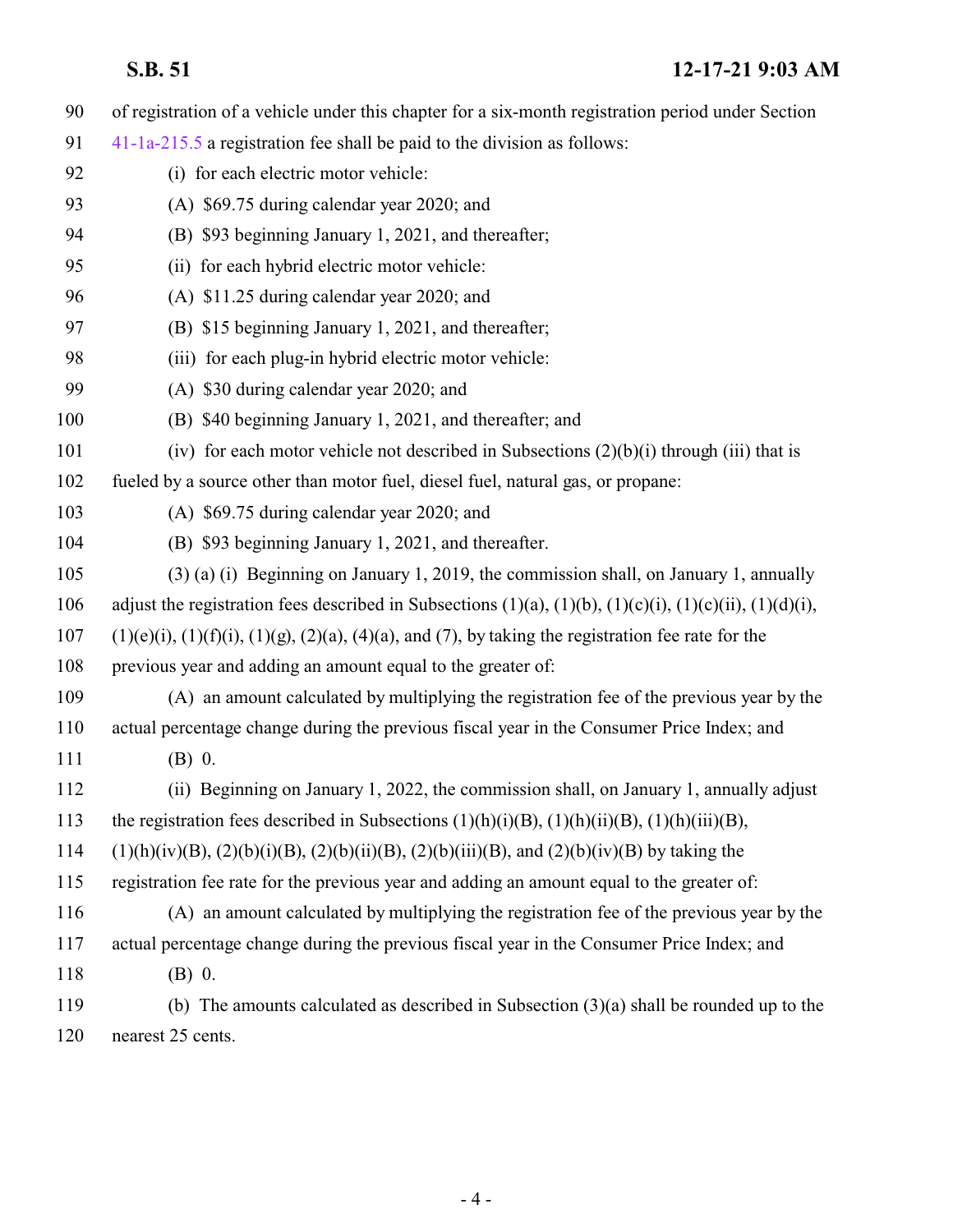<span id="page-4-0"></span>

| 121 | $(4)$ (a) The initial registration fee for a vintage vehicle that is 40 years old or older is        |
|-----|------------------------------------------------------------------------------------------------------|
| 122 | \$40.                                                                                                |
| 123 | (b) A vintage vehicle that is 40 years old or older is exempt from the renewal of                    |
| 124 | registration fees under Subsection (1).                                                              |
| 125 | (c) A vehicle with a Purple Heart special group license plate issued in accordance with              |
| 126 | Section 41-1a-421 is exempt from the registration fees under Subsection (1).                         |
| 127 | (d) A camper is exempt from the registration fees under Subsection (1).                              |
| 128 | (5) If a motor vehicle is operated in combination with a semitrailer or trailer, each                |
| 129 | motor vehicle shall register for the total gross laden weight of all units of the combination if the |
| 130 | total gross laden weight of the combination exceeds 12,000 pounds.                                   |
| 131 | (6) (a) Registration fee categories under this section are based on the gross laden                  |
| 132 | weight declared in the licensee's application for registration.                                      |
| 133 | (b) Gross laden weight shall be computed in units of 2,000 pounds. A fractional part                 |
| 134 | of 2,000 pounds is a full unit.                                                                      |
| 135 | (7) The owner of a commercial trailer or commercial semitrailer may, as an alternative               |
| 136 | to registering under Subsection $(1)(c)$ , apply for and obtain a special registration and license   |
| 137 | plate for a fee of \$130.                                                                            |
| 138 | (8) Except as provided in Section 41-6a-1642, a truck may not be registered as a farm                |
| 139 | truck unless:                                                                                        |
| 140 | (a) the truck meets the definition of a farm truck under Section $41-1a-102$ ; and                   |
| 141 | (b) (i) the truck has a gross vehicle weight rating of more than 12,000 pounds; or                   |
| 142 | (ii) the truck has a gross vehicle weight rating of 12,000 pounds or less and the owner              |
| 143 | submits to the division a certificate of emissions inspection or a waiver in compliance with         |
| 144 | Section 41-6a-1642.                                                                                  |
| 145 | $(9)$ A violation of Subsection $(8)$ is an infraction that shall be punished by a fine of not       |
| 146 | less than \$200.                                                                                     |
| 147 | (10) Trucks used exclusively to pump cement, bore wells, or perform crane services                   |
| 148 | with a crane lift capacity of five or more tons, are exempt from 50% of the amount of the fees       |
| 149 | required for those vehicles under this section.                                                      |
| 150 | Section 2. Section 41-3-105 is amended to read:                                                      |
| 151 | 41-3-105. Administrator's powers and duties -- Administrator and investigators                       |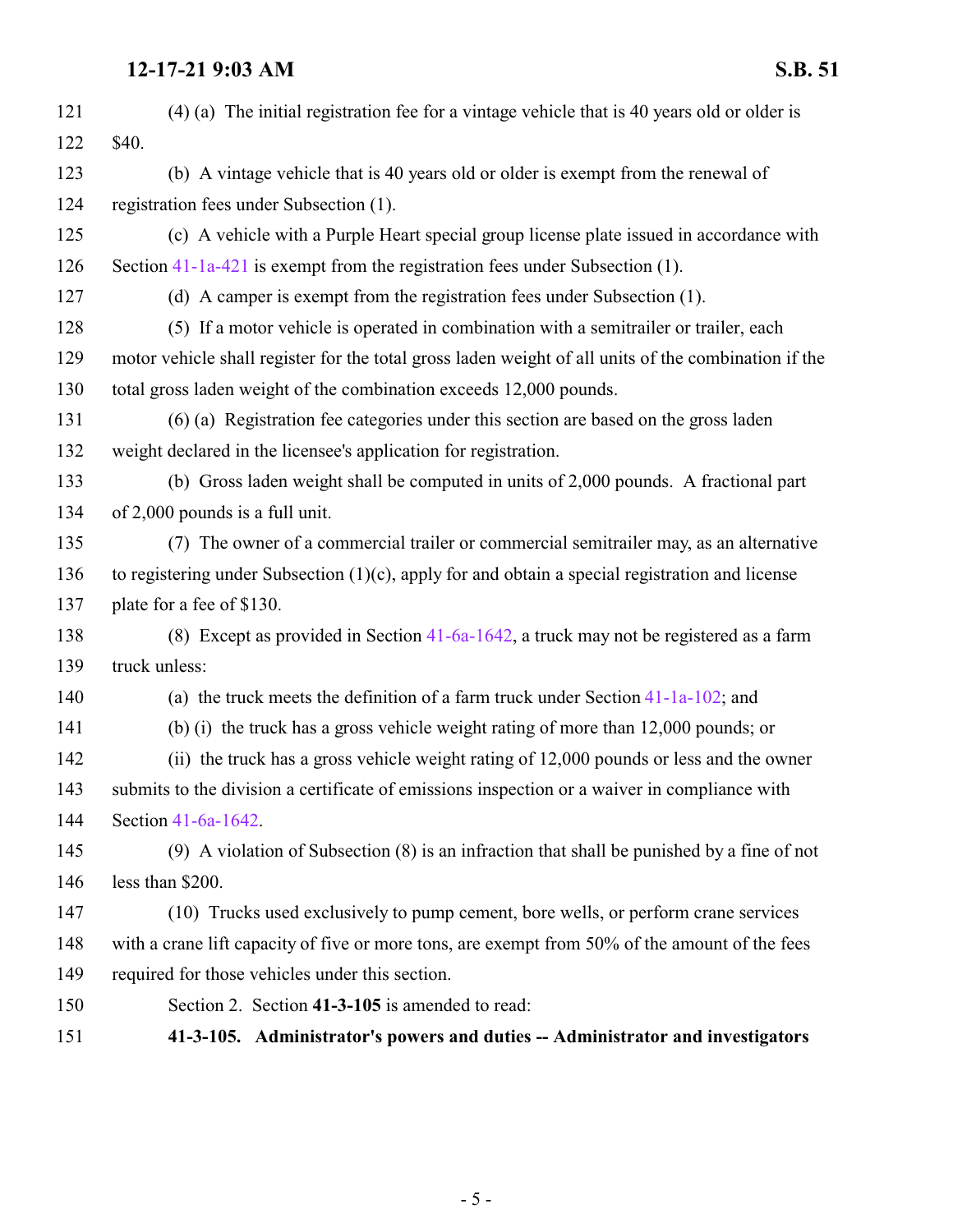| 152 | to be law enforcement officers.                                                                  |
|-----|--------------------------------------------------------------------------------------------------|
| 153 | (1) The administrator may make rules to carry out the purposes of this chapter and               |
| 154 | Sections $41-1a-1001$ through $41-1a-1006$ according to the procedures and requirements of Title |
| 155 | 63G, Chapter 3, Utah Administrative Rulemaking Act.                                              |
| 156 | (2) (a) The administrator may employ clerks, deputies, and assistants necessary to               |
| 157 | discharge the duties under this chapter and may designate the duties of those clerks, deputies,  |
| 158 | and assistants.                                                                                  |
| 159 | (b) The administrator, assistant administrator, and all investigators shall be law               |
| 160 | enforcement officers certified by peace officer standards and training as required by Section    |
| 161 | $53 - 13 - 103$ .                                                                                |
| 162 | (3) (a) The administrator may investigate any suspected or alleged violation of:                 |
| 163 | (i) this chapter;                                                                                |
| 164 | (ii) Title 41, Chapter 1a, Motor Vehicle Act;                                                    |
| 165 | (iii) any law concerning motor vehicle fraud; or                                                 |
| 166 | (iv) any rule made by the administrator.                                                         |
| 167 | (b) The administrator may bring an action in the name of the state against any person to         |
| 168 | enjoin a violation found under Subsection $(3)(a)$ .                                             |
| 169 | (4) (a) The administrator may prescribe forms to be used for applications for licenses.          |
| 170 | (b) The administrator may require information from the applicant concerning the                  |
| 171 | applicant's fitness to be licensed.                                                              |
| 172 | (c) Each application for a license shall contain:                                                |
| 173 | (i) if the applicant is an individual, the name and residence address of the applicant and       |
| 174 | the trade name, if any, under which the applicant intends to conduct business;                   |
| 175 | (ii) if the applicant is a partnership, the name and residence address of each partner,          |
| 176 | whether limited or general, and the name under which the partnership business will be            |
| 177 | conducted;                                                                                       |
| 178 | (iii) if the applicant is a corporation, the name of the corporation, and the name and           |
| 179 | residence address of each of its principal officers and directors;                               |
| 180 | (iv) a complete description of the principal place of business, including:                       |
| 181 | (A) the municipality, with the street and number, if any;                                        |
| 182 | (B) if located outside of any municipality, a general description so that the location can       |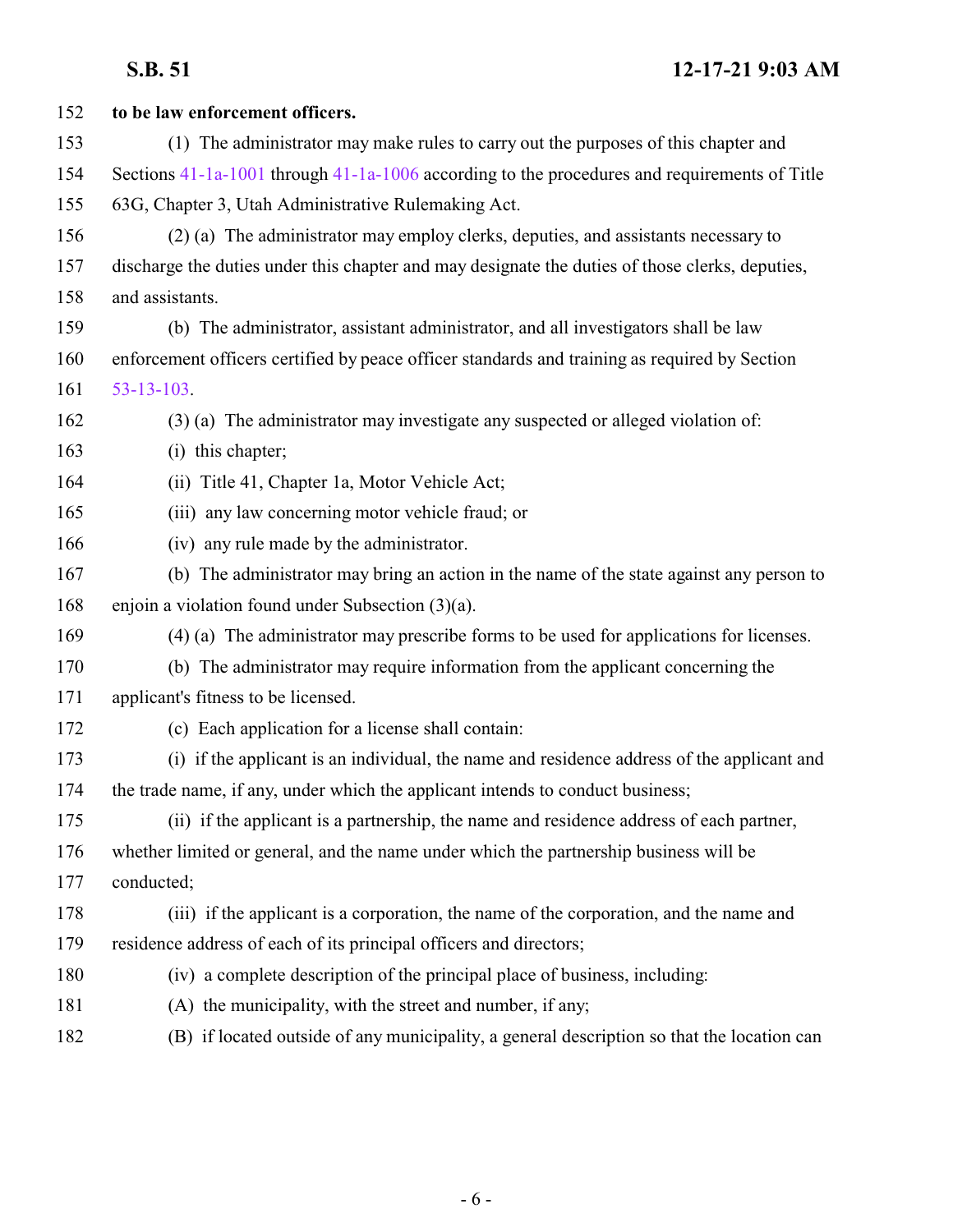| 183 | be determined; and                                                                               |
|-----|--------------------------------------------------------------------------------------------------|
| 184 | (C) any other places of business operated and maintained by the applicant in                     |
| 185 | conjunction with the principal place of business;                                                |
| 186 | (v) if the application is for a new motor vehicle dealer's license, the name of each             |
| 187 | motor vehicle the applicant has been enfranchised to sell or exchange, the name and address of   |
| 188 | the manufacturer or distributor who has enfranchised the applicant, and the name and address     |
| 189 | of each individual who will act as a salesperson under authority of the license;                 |
| 190 | (vi) at least five years of business history;                                                    |
| 191 | (vii) the federal tax identification number issued to the dealer;                                |
| 192 | (viii) the sales and use tax license number issued to the dealer under Title 59, Chapter         |
| 193 | 12, Sales and Use Tax Act; and                                                                   |
| 194 | (ix) if the application is for a direct-sale manufacturer's license:                             |
| 195 | (A) the name of each line-make the applicant will sell, display for sale, or offer for sale      |
| 196 | or exchange;                                                                                     |
| 197 | (B) the name and address of each individual who will act as a direct-sale manufacturer           |
| 198 | salesperson under authority of the license;                                                      |
| 199 | (C) a complete description of the direct-sale manufacturer's authorized service center,          |
| 200 | including the address and any other place of business the applicant operates and maintains in    |
| 201 | conjunction with the authorized service center;                                                  |
| 202 | (D) a sworn statement that the applicant complies with each qualification for a                  |
| 203 | direct-sale manufacturer under this chapter;                                                     |
| 204 | (E) a sworn statement that if at any time the applicant fails to comply with a                   |
| 205 | qualification for a direct-sale manufacturer under this chapter, the applicant will inform the   |
| 206 | division in writing within 10 business days after the day on which the noncompliance occurs;     |
| 207 | and                                                                                              |
| 208 | (F) an acknowledgment that if the applicant fails to comply with a qualification for a           |
| 209 | direct-sale manufacturer under this chapter, the administrator will deny, suspend, or revoke the |
| 210 | applicant's direct-sale manufacturer license in accordance with Section 41-3-209.                |
| 211 | (5) The administrator may adopt a seal with the words "Motor Vehicle Enforcement                 |
| 212 | Administrator, State of Utah," to authenticate the acts of the administrator's office.           |
| 213 | (6) (a) The administrator may require that a licensee erect or post signs or devices on          |
|     |                                                                                                  |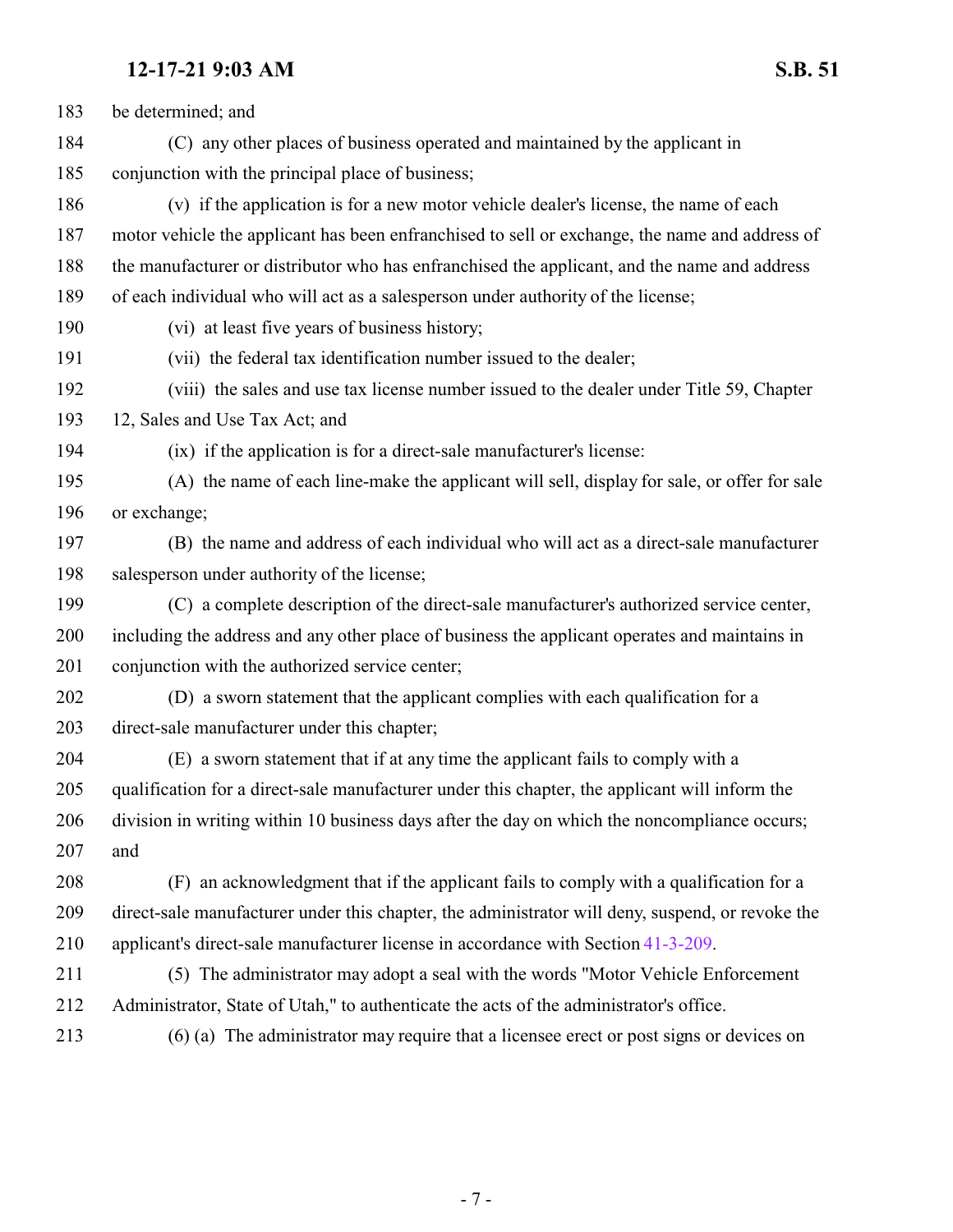| 214 | the licensee's principal place of business and any other sites, equipment, or locations operated |
|-----|--------------------------------------------------------------------------------------------------|
| 215 | and maintained by the licensee in conjunction with the licensee's business.                      |
| 216 | (b) The signs or devices shall state the licensee's name, principal place of business,           |
| 217 | type and number of licenses, and any other information that the administrator considers          |
| 218 | necessary to identify the licensee.                                                              |
| 219 | (c) The administrator may make rules in accordance with Title 63G, Chapter 3, Utah               |
| 220 | Administrative Rulemaking Act, determining allowable size and shape of signs or devices,         |
| 221 | lettering and other details of signs or devices, and location of signs or devices.               |
| 222 | (7) (a) The administrator shall provide for quarterly meetings of the advisory board and         |
| 223 | may call special meetings.                                                                       |
| 224 | (b) Notices of all meetings shall be sent to each member not fewer than five days                |
| 225 | before the meeting.                                                                              |
| 226 | (8) The administrator, the officers and inspectors of the division designated by the             |
| 227 | commission, and peace officers shall:                                                            |
| 228 | (a) make arrests upon view and without warrant for any violation committed in their              |
| 229 | presence of any of the provisions of this chapter, or Title 41, Chapter 1a, Motor Vehicle Act;   |
| 230 | (b) when on duty, upon reasonable belief that a motor vehicle, trailer, or semitrailer is        |
| 231 | being operated in violation of any provision of Title 41, Chapter 1a, Motor Vehicle Act, require |
| 232 | the driver of the vehicle to stop, exhibit the person's driver license and the registration card |
| 233 | issued for the vehicle, and submit to an inspection of the vehicle, the license plates, and      |
| 234 | registration card;                                                                               |
| 235 | (c) serve all warrants relating to the enforcement of the laws regulating the operation of       |
| 236 | motor vehicles, trailers, and semitrailers;                                                      |
| 237 | (d) investigate traffic accidents and secure testimony of any witnesses or persons               |
| 238 | involved; and                                                                                    |
| 239 | (e) investigate reported thefts of motor vehicles, trailers, and semitrailers.                   |
| 240 | (9) The administrator shall provide security for an area within the commission                   |
| 241 | designated as a secure area under Section 76-8-311.1.                                            |
| 242 | (10) [The administrator may contract with a public prosecutor to provide additional]             |
| 243 | The Office of the Attorney General shall represent the administrator to provide prosecution of   |
| 244 | this chapter.                                                                                    |
|     |                                                                                                  |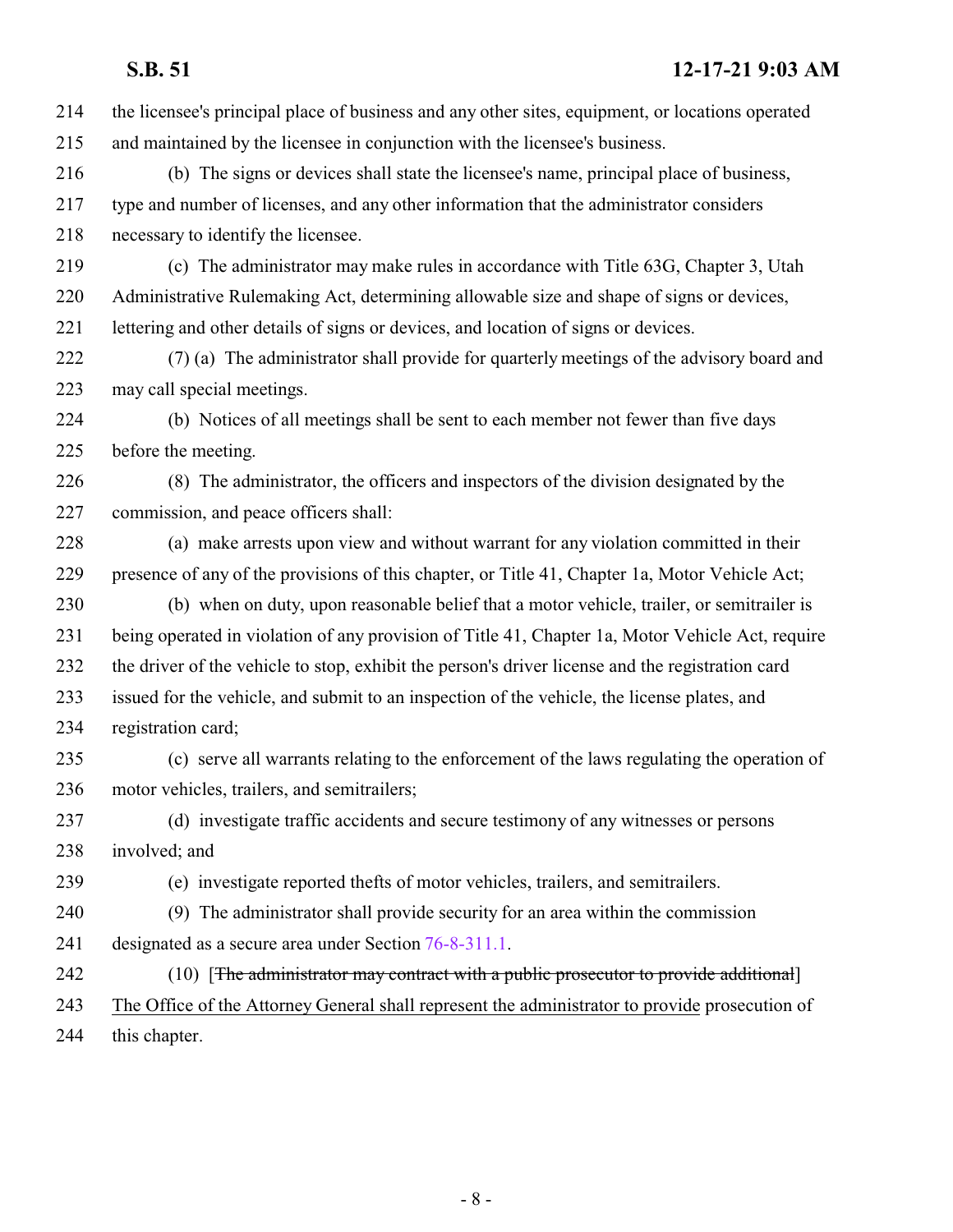<span id="page-8-0"></span> Section 3. Section **41-6a-1642** is amended to read: **41-6a-1642. Emissions inspection -- County program.** (1) The legislative body of each county required under federal law to utilize a motor vehicle emissions inspection and maintenance program or in which an emissions inspection and maintenance program is necessary to attain or maintain any national ambient air quality standard shall require: (a) a certificate of emissions inspection, a waiver, or other evidence the motor vehicle is exempt from emissions inspection and maintenance program requirements be presented: (i) as a condition of registration or renewal of registration; and (ii) at other times as the county legislative body may require to enforce inspection requirements for individual motor vehicles, except that the county legislative body may not routinely require a certificate of emissions inspection, or waiver of the certificate, more often than required under Subsection (9); and (b) compliance with this section for a motor vehicle registered or principally operated in the county and owned by or being used by a department, division, instrumentality, agency, or employee of: (i) the federal government; (ii) the state and any of its agencies; or (iii) a political subdivision of the state, including school districts. (2) A vehicle owner subject to Subsection (1) shall obtain a motor vehicle emissions inspection and maintenance program certificate of emissions inspection as described in Subsection (1), but the program may not deny vehicle registration based solely on the presence of a defeat device covered in the Volkswagen partial consent decrees or a United States Environmental Protection Agency-approved vehicle modification in the following vehicles: (a) a 2.0-liter diesel engine motor vehicle in which its lifetime nitrogen oxide emissions are mitigated in the state pursuant to a partial consent decree, including: (i) Volkswagen Jetta, model years 2009, 2010, 2011, 2012, 2013, 2014, and 2015; (ii) Volkswagen Jetta Sportwagen, model years 2009, 2010, 2011, 2012, 2013, and 2014; (iii) Volkswagen Golf, model years 2010, 2011, 2012, 2013, 2014, and 2015; (iv) Volkswagen Golf Sportwagen, model year 2015;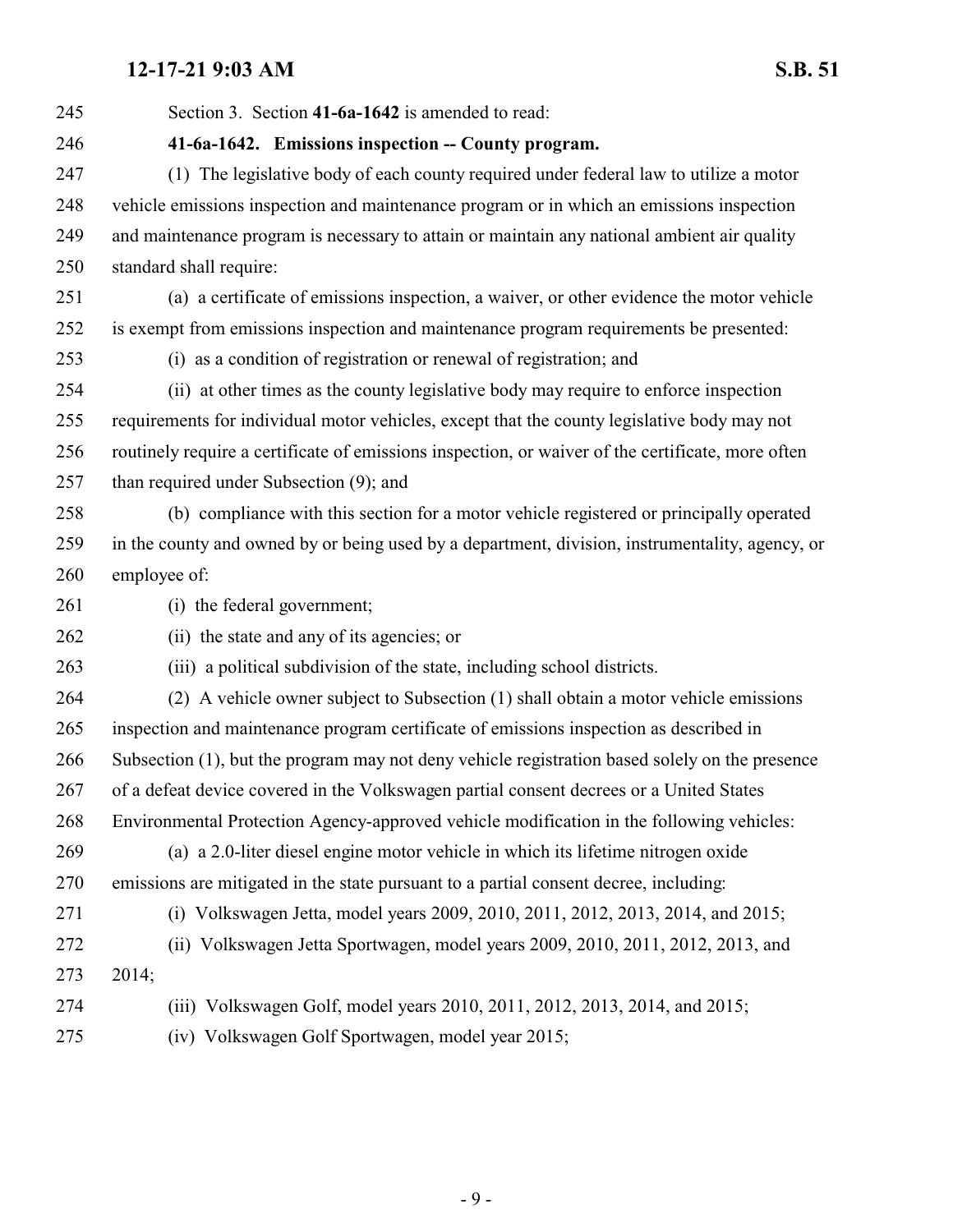| 276 | (v) Volkswagen Passat, model years $2012$ , $2013$ , $2014$ , and $2015$ ;                  |
|-----|---------------------------------------------------------------------------------------------|
| 277 | (vi) Volkswagen Beetle, model years 2013, 2014, and 2015;                                   |
| 278 | (vii) Volkswagen Beetle Convertible, model years 2013, 2014, and 2015; and                  |
| 279 | (viii) Audi A3, model years 2010, 2011, 2012, 2013, and 2015; and                           |
| 280 | (b) a 3.0-liter diesel engine motor vehicle in which its lifetime nitrogen oxide            |
| 281 | emissions are mitigated in the state to a settlement, including:                            |
| 282 | (i) Volkswagen Touareg, model years 2009, 2010, 2011, 2012, 2013, 2014, 2015, and           |
| 283 | 2016;                                                                                       |
| 284 | (ii) Audi Q7, model years 2009, 2010, 2011, 2012, 2013, 2014, 2015, and 2016;               |
| 285 | (iii) Audi A6 Quattro, model years 2014, 2015, and 2016;                                    |
| 286 | $(iv)$ Audi A7 Quattro, model years 2014, 2015, and 2016;                                   |
| 287 | (v) Audi A8, model years 2014, 2015, and 2016;                                              |
| 288 | (vi) Audi A8L, model years $2014$ , $2015$ , and $2016$ ;                                   |
| 289 | (vii) Audi Q5, model years $2014$ , $2015$ , and $2016$ ; and                               |
| 290 | (viii) Porsche Cayenne Diesel, model years 2013, 2014, 2015, and 2016.                      |
| 291 | $(3)$ (a) The legislative body of a county identified in Subsection $(1)$ , in consultation |
| 292 | with the Air Quality Board created under Section 19-1-106, shall make regulations or        |
| 293 | ordinances regarding:                                                                       |
| 294 | (i) emissions standards;                                                                    |
| 295 | (ii) test procedures;                                                                       |
| 296 | (iii) inspections stations;                                                                 |
| 297 | (iv) repair requirements and dollar limits for correction of deficiencies; and              |
| 298 | (v) certificates of emissions inspections.                                                  |
| 299 | (b) In accordance with Subsection $(3)(a)$ , a county legislative body:                     |
| 300 | (i) shall make regulations or ordinances to attain or maintain ambient air quality          |
| 301 | standards in the county, consistent with the state implementation plan and federal          |
| 302 | requirements;                                                                               |
| 303 | (ii) may allow for a phase-in of the program by geographical area; and                      |
| 304 | (iii) shall comply with the analyzer design and certification requirements contained in     |
| 305 | the state implementation plan prepared under Title 19, Chapter 2, Air Conservation Act.     |
| 306 | (c) The county legislative body and the Air Quality Board shall give preference to an       |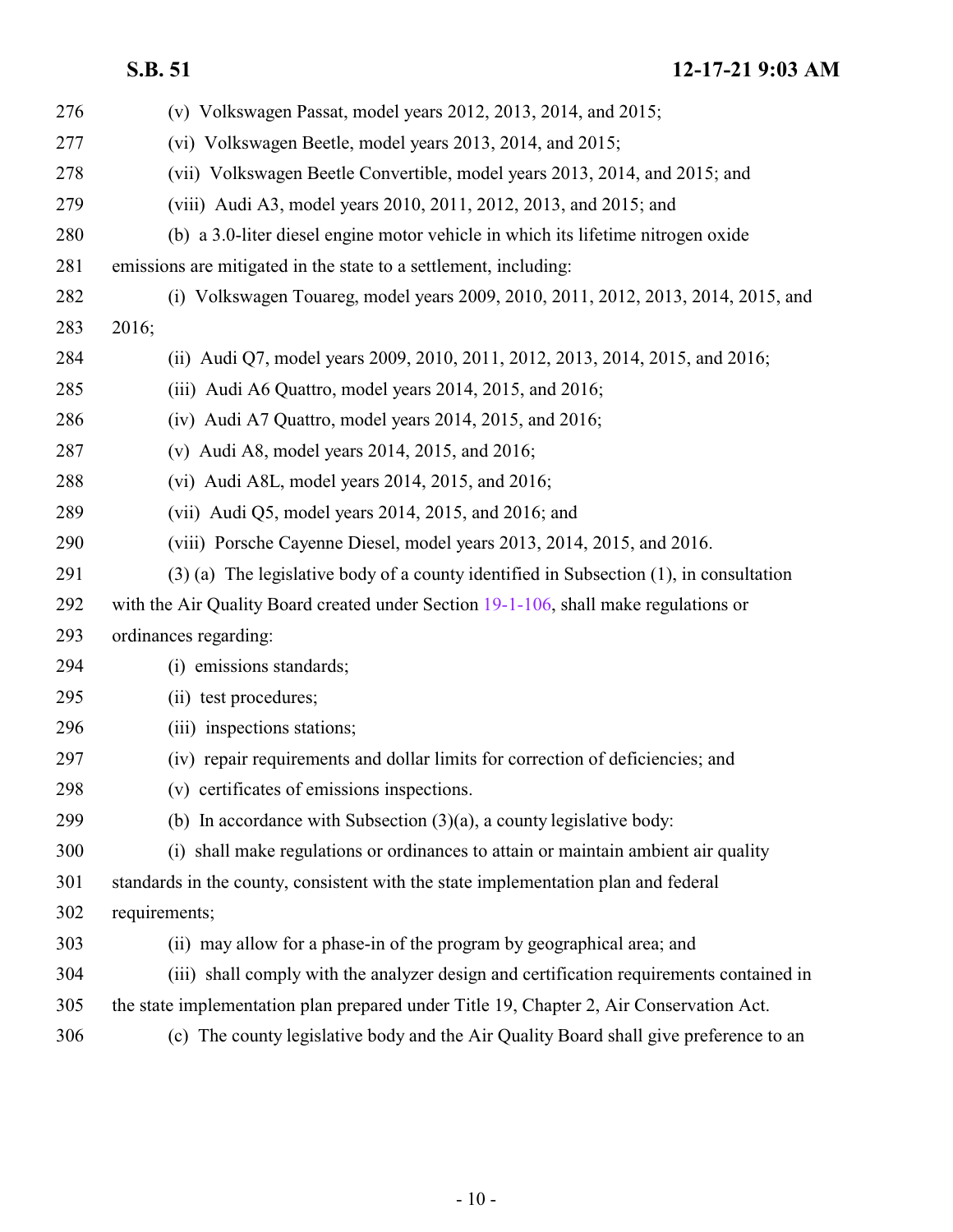| 307 | inspection and maintenance program that:                                                           |
|-----|----------------------------------------------------------------------------------------------------|
| 308 | (i) is decentralized, to the extent the decentralized program will attain and maintain             |
| 309 | ambient air quality standards and meet federal requirements;                                       |
| 310 | (ii) is the most cost effective means to achieve and maintain the maximum benefit with             |
| 311 | regard to ambient air quality standards and to meet federal air quality requirements as related to |
| 312 | vehicle emissions; and                                                                             |
| 313 | (iii) provides a reasonable phase-out period for replacement of air pollution emission             |
| 314 | testing equipment made obsolete by the program.                                                    |
| 315 | (d) The provisions of Subsection $(3)(c)(iii)$ apply only to the extent the phase-out:             |
| 316 | (i) may be accomplished in accordance with applicable federal requirements; and                    |
| 317 | (ii) does not otherwise interfere with the attainment and maintenance of ambient air               |
| 318 | quality standards.                                                                                 |
| 319 | (4) The following vehicles are exempt from an emissions inspection program and the                 |
| 320 | provisions of this section:                                                                        |
| 321 | (a) an implement of husbandry as defined in Section $41-1a-102$ ;                                  |
| 322 | (b) a motor vehicle that:                                                                          |
| 323 | (i) meets the definition of a farm truck under Section $41-1a-102$ ; and                           |
| 324 | (ii) has a gross vehicle weight rating of 12,001 pounds or more;                                   |
| 325 | (c) a vintage vehicle as defined in Section $41-21-1$ if the vintage vehicle has a model           |
| 326 | year of 1967 or older;                                                                             |
| 327 | (d) a custom vehicle as defined in Section $41-6a-1507$ ;                                          |
| 328 | (e) to the extent allowed under the current federally approved state implementation                |
| 329 | plan, in accordance with the federal Clean Air Act, 42 U.S.C. Sec. 7401, et seq., a motor          |
| 330 | vehicle that is less than two years old on January 1 based on the age of the vehicle as            |
| 331 | determined by the model year identified by the manufacturer;                                       |
| 332 | (f) a pickup truck, as defined in Section $41-1a-102$ , with a gross vehicle weight rating         |
| 333 | of 12,000 pounds or less, if the registered owner of the pickup truck provides a signed            |
| 334 | statement to the legislative body stating the truck is used:                                       |
| 335 | (i) by the owner or operator of a farm located on property that qualifies as land in               |
| 336 | agricultural use under Sections 59-2-502 and 59-2-503; and                                         |
|     |                                                                                                    |

(ii) exclusively for the following purposes in operating the farm: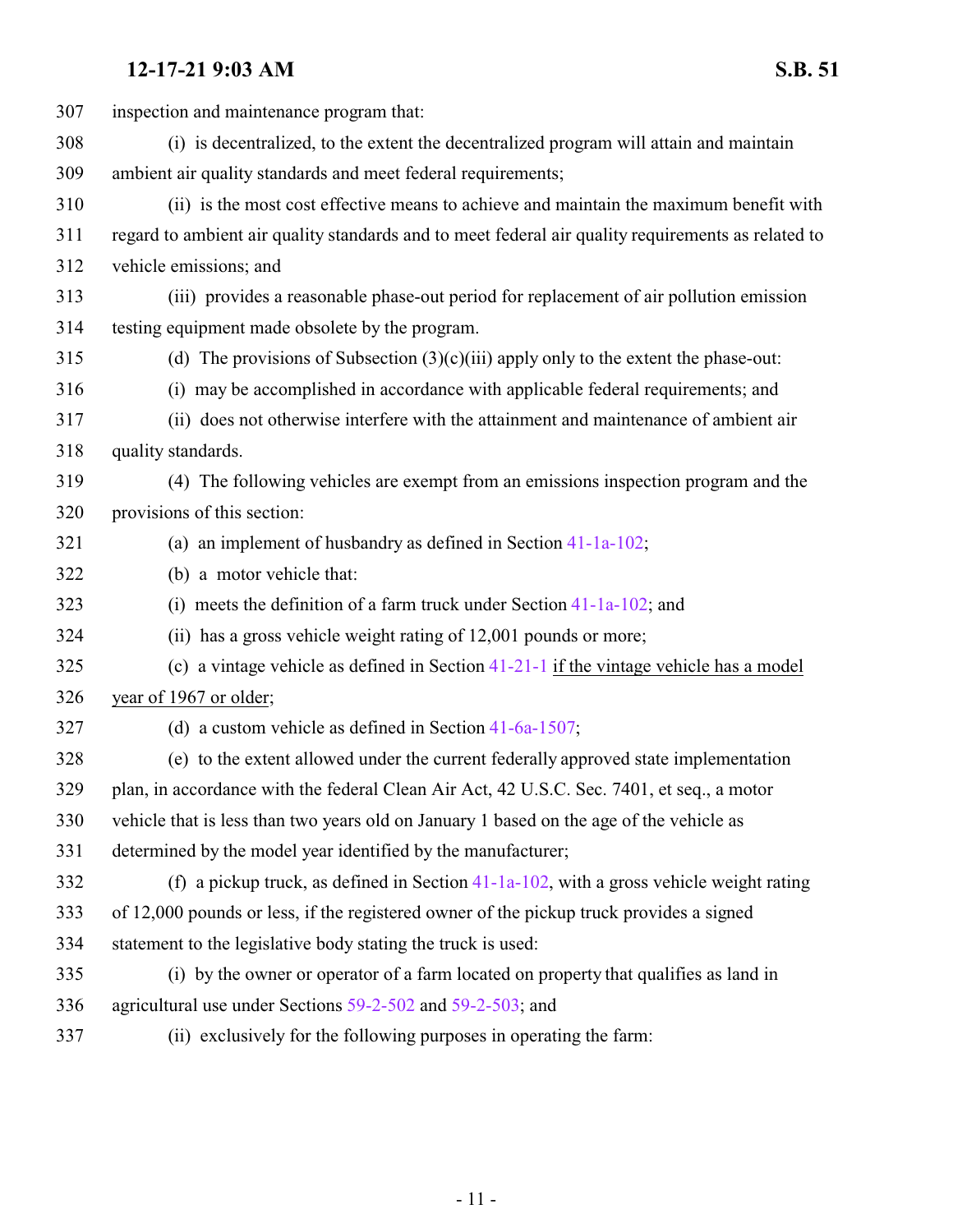| 338 | (A) for the transportation of farm products, including livestock and its products,               |
|-----|--------------------------------------------------------------------------------------------------|
| 339 | poultry and its products, floricultural and horticultural products; and                          |
| 340 | (B) in the transportation of farm supplies, including tile, fence, and every other thing or      |
| 341 | commodity used in agricultural, floricultural, horticultural, livestock, and poultry production  |
| 342 | and maintenance;                                                                                 |
| 343 | (g) a motorcycle as defined in Section $41-1a-102$ ;                                             |
| 344 | (h) an electric motor vehicle as defined in Section $41-1a-102$ ; and                            |
| 345 | (i) a motor vehicle with a model year of 1967 or older.                                          |
| 346 | (5) The county shall issue to the registered owner who signs and submits a signed                |
| 347 | statement under Subsection $(4)(f)$ a certificate of exemption from emissions inspection         |
| 348 | requirements for purposes of registering the exempt vehicle.                                     |
| 349 | (6) A legislative body of a county described in Subsection (1) may exempt from an                |
| 350 | emissions inspection program a diesel-powered motor vehicle with a:                              |
| 351 | (a) gross vehicle weight rating of more than 14,000 pounds; or                                   |
| 352 | (b) model year of 1997 or older.                                                                 |
| 353 | (7) The legislative body of a county required under federal law to utilize a motor               |
| 354 | vehicle emissions inspection program shall require:                                              |
| 355 | (a) a computerized emissions inspection for a diesel-powered motor vehicle that has:             |
| 356 | (i) a model year of 2007 or newer;                                                               |
| 357 | (ii) a gross vehicle weight rating of 14,000 pounds or less; and                                 |
| 358 | (iii) a model year that is five years old or older; and                                          |
| 359 | (b) a visual inspection of emissions equipment for a diesel-powered motor vehicle:               |
| 360 | (i) with a gross vehicle weight rating of 14,000 pounds or less;                                 |
| 361 | (ii) that has a model year of 1998 or newer; and                                                 |
| 362 | (iii) that has a model year that is five years old or older.                                     |
| 363 | $(8)$ (a) Subject to Subsection $(8)(c)$ , the legislative body of each county required under    |
| 364 | federal law to utilize a motor vehicle emissions inspection and maintenance program or in        |
| 365 | which an emissions inspection and maintenance program is necessary to attain or maintain any     |
| 366 | national ambient air quality standard may require each college or university located in a county |
| 367 | subject to this section to require its students and employees who park a motor vehicle not       |
| 368 | registered in a county subject to this section to provide proof of compliance with an emissions  |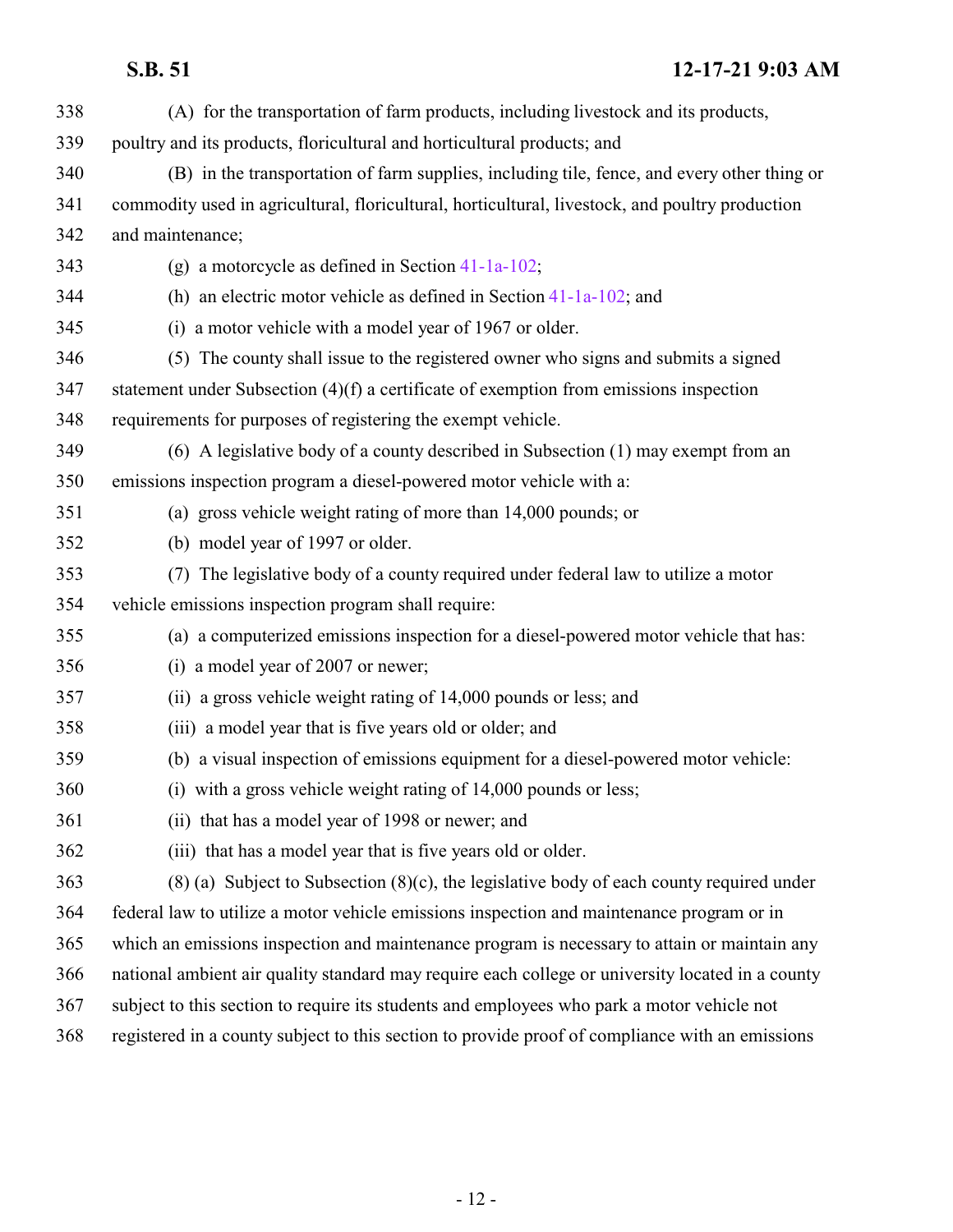inspection accepted by the county legislative body if the motor vehicle is parked on the college or university campus or property. (b) College or university parking areas that are metered or for which payment is required per use are not subject to the requirements of this Subsection (8). (c) The legislative body of a county shall make the reasons for implementing the provisions of this Subsection (8) part of the record at the time that the county legislative body takes its official action to implement the provisions of this Subsection (8). (9) (a) An emissions inspection station shall issue a certificate of emissions inspection for each motor vehicle that meets the inspection and maintenance program requirements established in [rules] regulations or ordinances made under Subsection (3). (b) The frequency of the emissions inspection shall be determined based on the age of the vehicle as determined by model year and shall be required annually subject to the provisions of Subsection (9)(c). (c) (i) To the extent allowed under the current federally approved state implementation plan, in accordance with the federal Clean Air Act, 42 U.S.C. Sec. 7401 et seq., the legislative body of a county identified in Subsection (1) shall only require the emissions inspection every two years for each vehicle. 386 (ii) The provisions of Subsection  $(9)(c)(i)$  apply only to a vehicle that is less than six years old on January 1. (iii) For a county required to implement a new vehicle emissions inspection and maintenance program on or after December 1, 2012, under Subsection (1), but for which no current federally approved state implementation plan exists, a vehicle shall be tested at a frequency determined by the county legislative body, in consultation with the Air Quality Board created under Section [19-1-106](http://le.utah.gov/UtahCode/SectionLookup.jsp?section=19-1-106&session=2022GS), that is necessary to comply with federal law or attain or maintain any national ambient air quality standard.

 (iv) If a county legislative body establishes or changes the frequency of a vehicle 395 emissions inspection and maintenance program under Subsection  $(9)(c)(iii)$ , the establishment or change shall take effect on January 1 if the State Tax Commission receives notice meeting 397 the requirements of Subsection  $(9)(c)(v)$  from the county before October 1.

398 (v) The notice described in Subsection  $(9)(c)(iv)$  shall:

(A) state that the county will establish or change the frequency of the vehicle emissions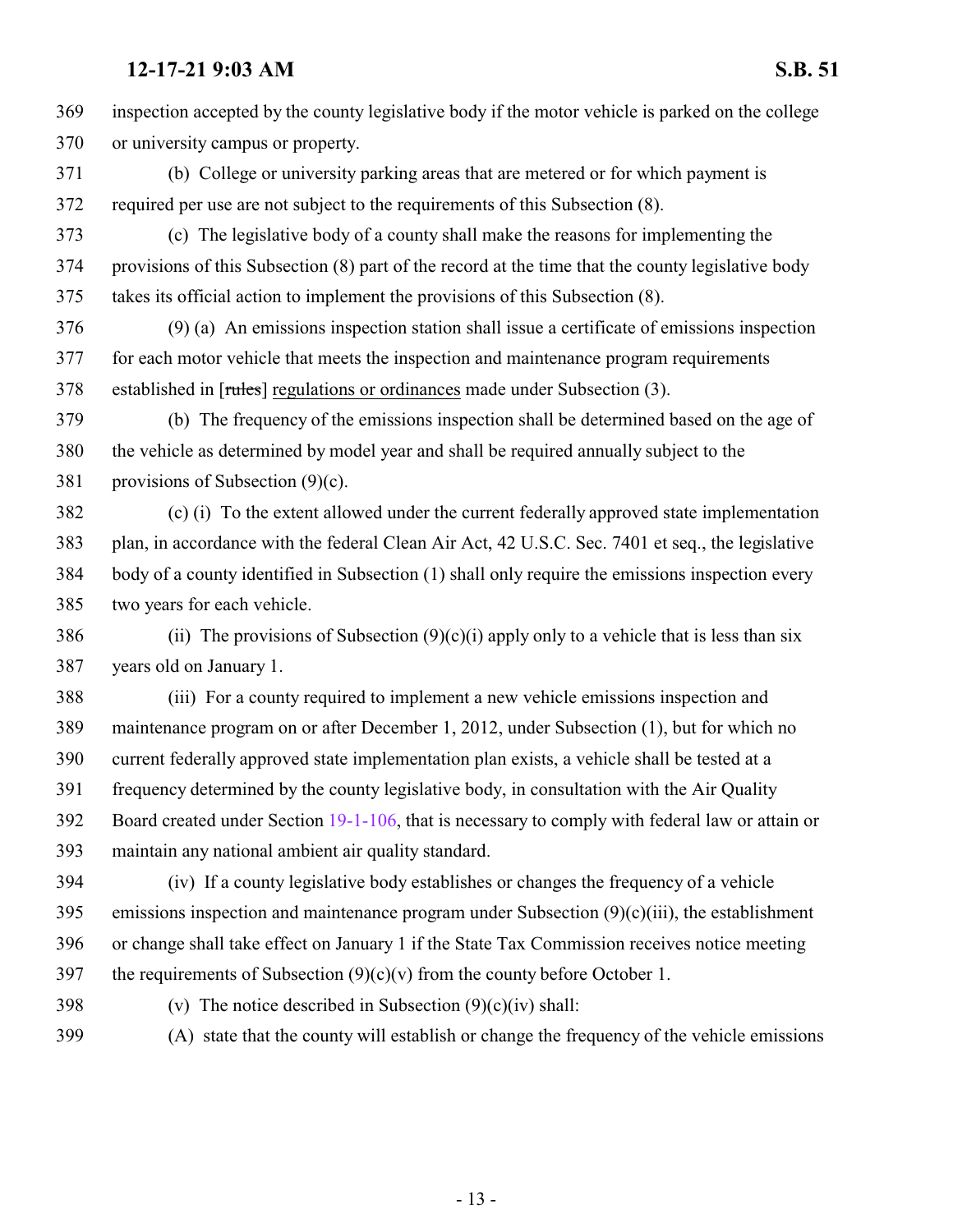inspection and maintenance program under this section;

- (B) include a copy of the ordinance establishing or changing the frequency; and
- (C) if the county establishes or changes the frequency under this section, state how frequently the emissions testing will be required.
- (d) If an emissions inspection is only required every two years for a vehicle under 405 Subsection  $(9)(c)$ , the inspection shall be required for the vehicle in:

(i) odd-numbered years for vehicles with odd-numbered model years; or

(ii) in even-numbered years for vehicles with even-numbered model years.

 (10) (a) Except as provided in Subsections (9)(b), (c), and (d), the emissions inspection required under this section may be made no more than two months before the renewal of registration.

 (b) (i) If the title of a used motor vehicle is being transferred, the owner may use an emissions inspection certificate issued for the motor vehicle during the previous 11 months to satisfy the requirement under this section.

 (ii) If the transferor is a licensed and bonded used motor vehicle dealer, the owner may use an emissions inspection certificate issued for the motor vehicle in a licensed and bonded motor vehicle dealer's name during the previous 11 months to satisfy the requirement under this section.

 (c) If the title of a leased vehicle is being transferred to the lessee of the vehicle, the lessee may use an emissions inspection certificate issued during the previous 11 months to satisfy the requirement under this section.

 (d) If the motor vehicle is part of a fleet of 101 or more vehicles, the owner may not use an emissions inspection made more than 11 months before the renewal of registration to satisfy the requirement under this section.

 (e) If the application for renewal of registration is for a six-month registration period under Section [41-1a-215.5](http://le.utah.gov/UtahCode/SectionLookup.jsp?section=41-1a-215.5&session=2022GS), the owner may use an emissions inspection certificate issued during the previous eight months to satisfy the requirement under this section.

 (11) (a) A county identified in Subsection (1) shall collect information about and monitor the program.

 (b) A county identified in Subsection (1) shall supply this information to an appropriate legislative committee, as designated by the Legislative Management Committee, at times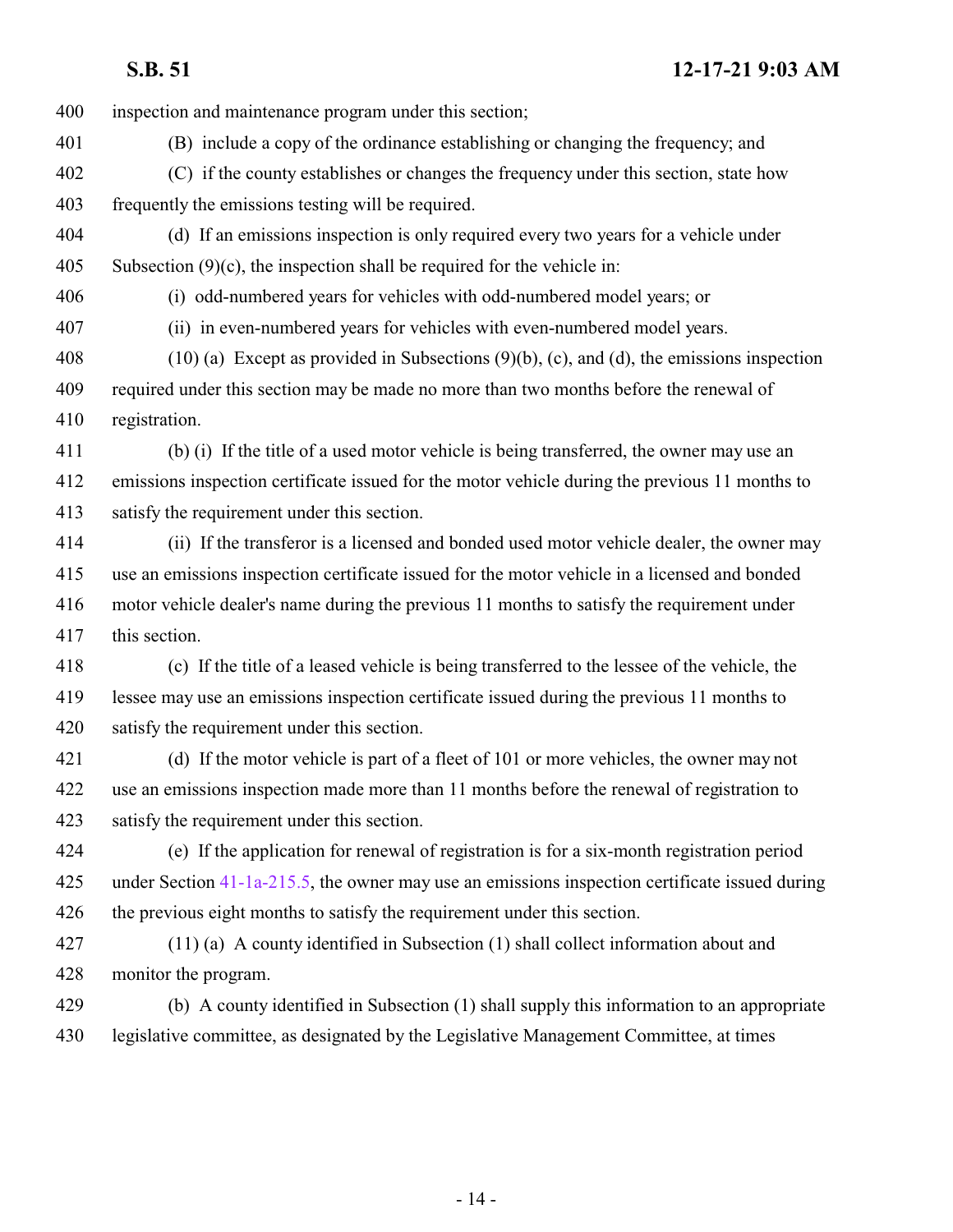<span id="page-14-0"></span>

| 431 | determined by the designated committee to identify program needs, including funding needs.     |
|-----|------------------------------------------------------------------------------------------------|
| 432 | (12) If approved by the county legislative body, a county that had an established              |
| 433 | emissions inspection fee as of January 1, 2002, may increase the established fee that an       |
| 434 | emissions inspection station may charge by \$2.50 for each year that is exempted from          |
| 435 | emissions inspections under Subsection $(9)(c)$ up to a \$7.50 increase.                       |
| 436 | (13) (a) Except as provided in Subsection $41-1a-1223(1)(c)$ , a county identified in          |
| 437 | Subsection (1) may impose a local emissions compliance fee on each motor vehicle registration  |
| 438 | within the county in accordance with the procedures and requirements of Section 41-1a-1223.    |
| 439 | (b) A county that imposes a local emissions compliance fee may use revenues                    |
| 440 | generated from the fee for the establishment and enforcement of an emissions inspection and    |
| 441 | maintenance program in accordance with the requirements of this section.                       |
| 442 | (c) A county that imposes a local emissions compliance fee may use revenues                    |
| 443 | generated from the fee to promote programs to maintain a local, state, or national ambient air |
| 444 | quality standard.                                                                              |
| 445 | Section 4. Section 41-21-1 is amended to read:                                                 |
| 446 | 41-21-1. Definitions.                                                                          |
| 447 | (1) "Autocycle" means the same as that term is defined in Section $53-3-102$ .                 |
| 448 | (2) "Motorcycle" means:                                                                        |
| 449 | (a) a motor vehicle having a saddle for the use of the rider and designed to travel on not     |
| 450 | more than three wheels in contact with the ground; or                                          |
| 451 | (b) an autocycle.                                                                              |
| 452 | (3) (a) "Street rod" means a motor vehicle or motorcycle that:                                 |
| 453 | $(i)$ (A) was manufactured in 1948 or before; or                                               |
| 454 | (B) (I) was manufactured after 1948 to resemble a vehicle that was manufactured in             |
| 455 | 1948 or before; and                                                                            |
| 456 | (II) (Aa) has been altered from the manufacturer's original design; or                         |
| 457 | (Bb) has a body constructed from non-original materials; and                                   |
| 458 | (ii) is primarily a collector's item that is used for:                                         |
| 459 | (A) club activities;                                                                           |
| 460 | (B) exhibitions;                                                                               |
| 461 | $(C)$ tours;                                                                                   |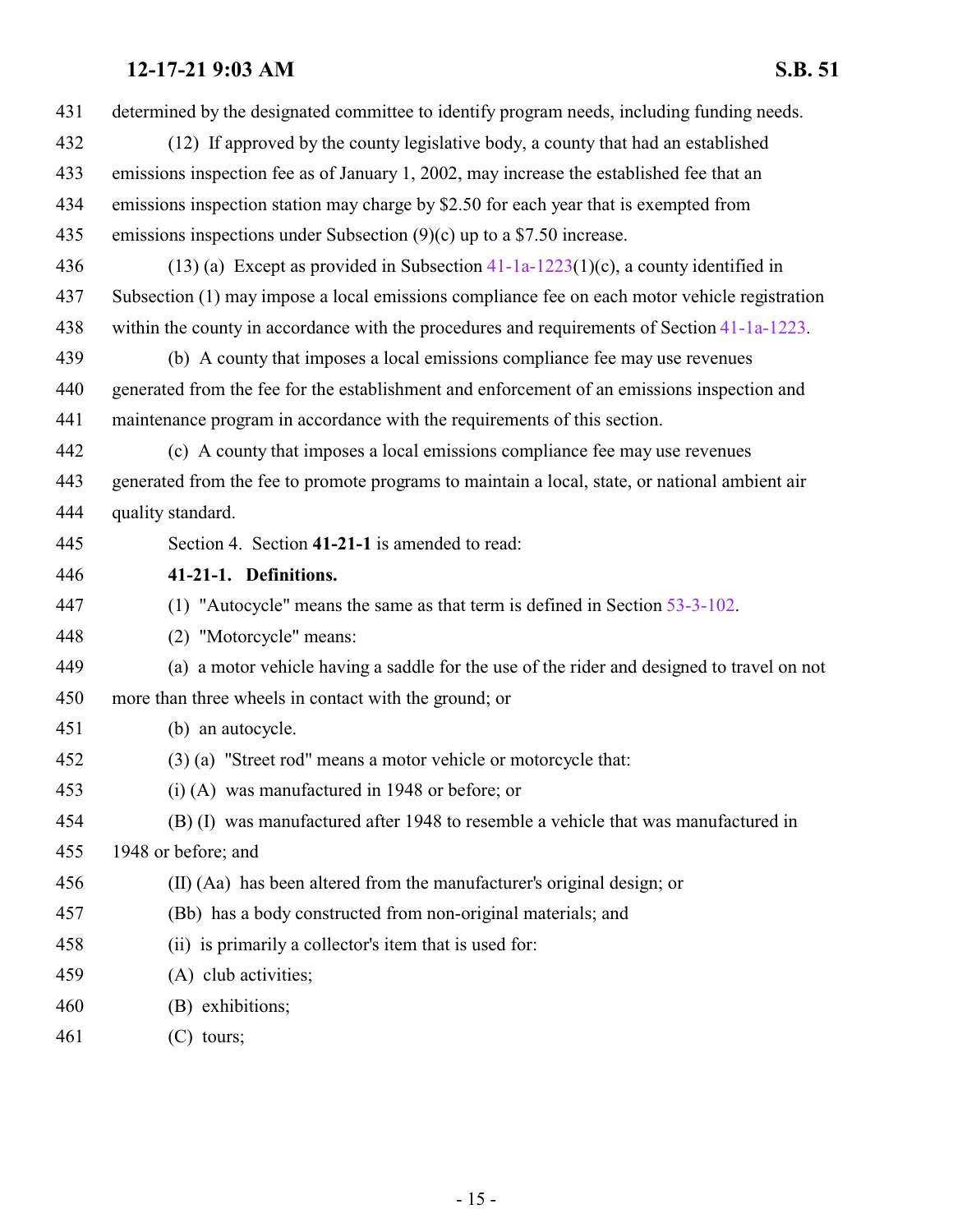| 462 | (D) parades;                                                                              |
|-----|-------------------------------------------------------------------------------------------|
| 463 | (E) occasional transportation; and                                                        |
| 464 | (F) other similar uses.                                                                   |
| 465 | (b) "Street rod" does not include a motor vehicle or motorcycle that is used for general, |
| 466 | daily transportation.                                                                     |
| 467 | (4) (a) "Vintage travel trailer" means a travel trailer, camping trailer, or fifth wheel  |
| 468 | trailer that is:                                                                          |
| 469 | (i) $[3\theta]$ 40 years old or older, from the current year; and                         |
| 470 | (ii) primarily a collector's item that is used for:                                       |
| 471 | (A) participation in club activities;                                                     |
| 472 | (B) exhibitions;                                                                          |
| 473 | $(C)$ tours;                                                                              |
| 474 | (D) parades;                                                                              |
| 475 | (E) occasional recreational or vacation use; and                                          |
| 476 | (F) other similar uses.                                                                   |
| 477 | (b) "Vintage travel trailer" does not include a travel trailer, camping trailer, or fifth |
| 478 | wheel trailer that is used for the general, daily transportation of persons or property.  |
| 479 | (5) (a) "Vintage vehicle" means a motor vehicle or motorcycle that:                       |
| 480 | (i) is $[30, 40]$ years old or older from the current year;                               |
| 481 | (ii) displays a unique vehicle type special group license plate issued in accordance with |
| 482 | Section $41-1a-418$ ; and                                                                 |
| 483 | (iii) is primarily a collector's item that is used for:                                   |
| 484 | (A) participation in club activities;                                                     |
| 485 | (B) exhibitions;                                                                          |
| 486 | $(C)$ tours;                                                                              |
| 487 | (D) parades;                                                                              |
| 488 | (E) occasional transportation; and                                                        |
| 489 | (F) other similar uses.                                                                   |
| 490 | (b) "Vintage vehicle" does not include a motor vehicle or motorcycle that is used for     |
| 491 | general, daily transportation.                                                            |
| 492 | (c) "Vintage vehicle" includes a:                                                         |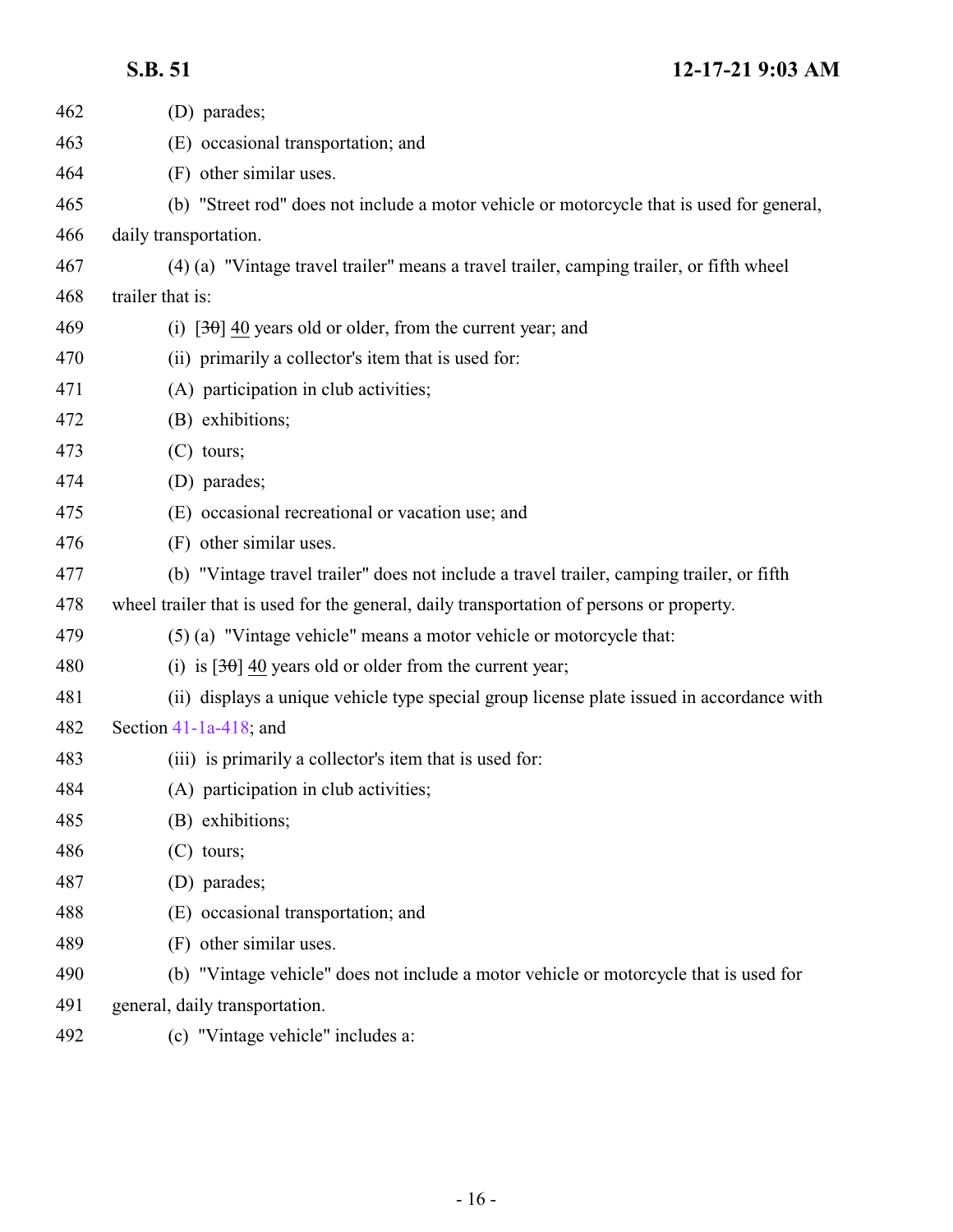<span id="page-16-1"></span><span id="page-16-0"></span>

| 493 | (i) street rod; and                                                                            |
|-----|------------------------------------------------------------------------------------------------|
| 494 | (ii) vintage travel trailer.                                                                   |
| 495 | Section 5. Section 53-1-106.2 is enacted to read:                                              |
| 496 | 53-1-106.2. Towing dispatch pilot program.                                                     |
| 497 | The department shall evaluate the availability of vendors, products, and technology<br>(1)     |
| 498 | capable of increasing efficiency, effectiveness, and transparency in the dispatching of towing |
| 499 | providers and management of towing rotations in counties of the first or second class as       |
| 500 | classified under Section 17-50-501 that experience high demand for tow truck services.         |
| 501 | The department shall evaluate vendors, products, and technology for:<br>(2)                    |
| 502 | (a) the following requirements and capabilities:                                               |
| 503 | decreasing delays associated with requesting and dispatching a tow truck motor                 |
| 504 | carrier from an established tow rotation;                                                      |
| 505 | (ii) increasing information, transparency, and data collection associated with tow             |
| 506 | rotation operations, including dispatching, response time, completion, clearance, and storage; |
| 507 | and                                                                                            |
| 508 | (iii) increasing responder and traffic safety by reducing secondary crashes, responder         |
| 509 | time on scene, and the impacts of traffic accidents on traffic flow and safety; and            |
| 510 | (b) costs and distribution of costs for the implementation of product programs,                |
| 511 | equipment, technology, and other requirements.                                                 |
| 512 | (3) Based on the information and findings of the request for information described in          |
| 513 | this section, the department may:                                                              |
| 514 | (a) issue a request for proposals to establish a public-private partnership pilot program      |
| 515 | to achieve the goals described in Subsection (2); and                                          |
| 516 | (b) establish a pilot program to contract with a vendor to provide towing dispatch             |
| 517 | management as described in this section.                                                       |
| 518 | Section 6. Section 53-3-105 is amended to read:                                                |
| 519 | 53-3-105. Fees for licenses, renewals, extensions, reinstatements, rescheduling,               |
| 520 | and identification cards.                                                                      |
| 521 | The following fees apply under this chapter:                                                   |
| 522 | (1) An original class D license application under Section $53-3-205$ is \$52.                  |
| 523 | (2) An original provisional license application for a class D license under Section            |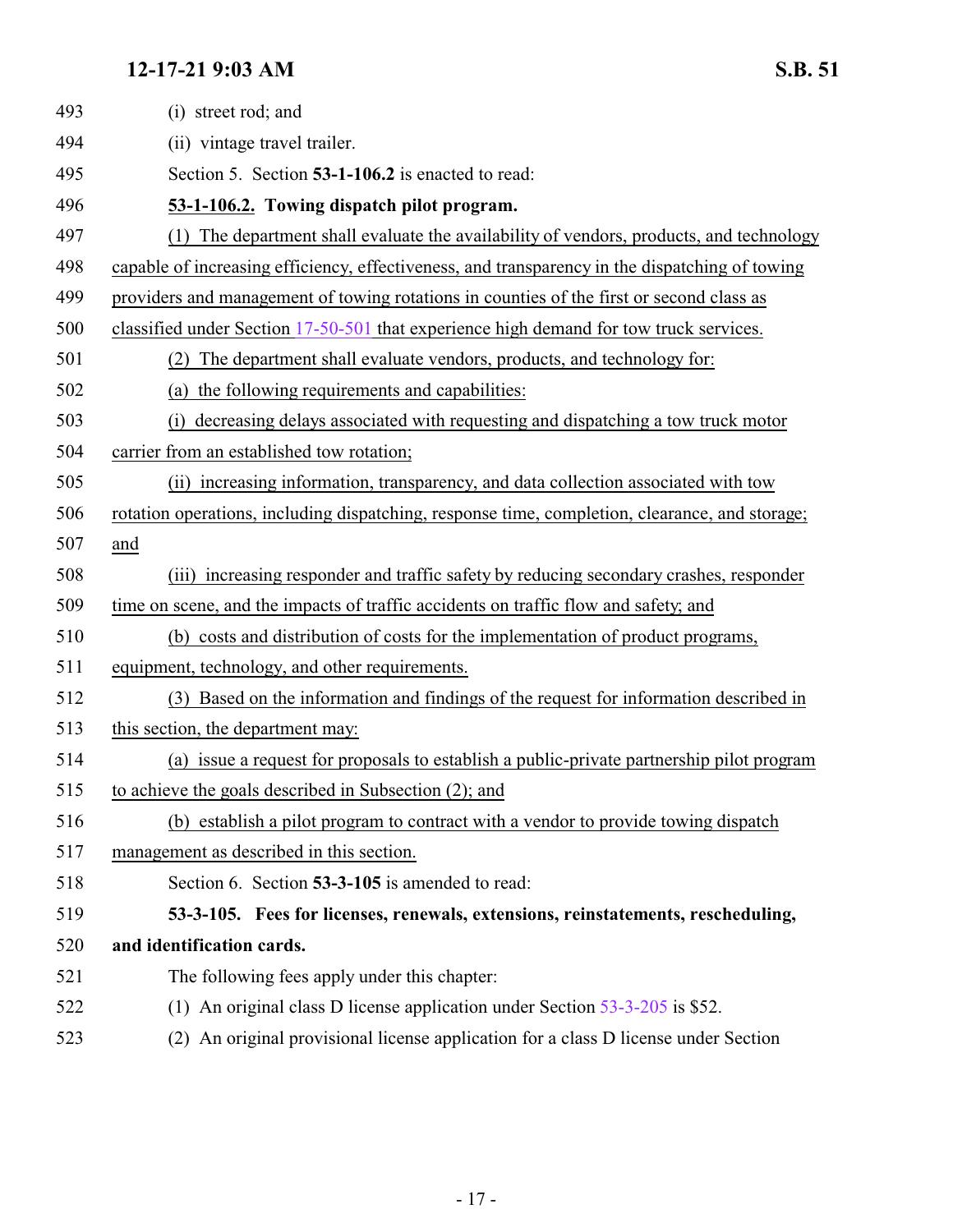| 524 | 53-3-205 is \$39.                                                                          |
|-----|--------------------------------------------------------------------------------------------|
| 525 | (3) An original limited term license application under Section 53-3-205 is \$32.           |
| 526 | (4) An original application for a motorcycle endorsement under Section $53-3-205$ is       |
| 527 | \$18.                                                                                      |
| 528 | (5) An original application for a taxicab endorsement under Section 53-3-205 is \$14.      |
| 529 | (6) A learner permit application under Section $53-3-210.5$ is \$19.                       |
| 530 | (7) A renewal of a class D license under Section 53-3-214 is \$52 unless Subsection        |
| 531 | $(12)$ applies.                                                                            |
| 532 | (8) A renewal of a provisional license application for a class D license under Section     |
| 533 | 53-3-214 is \$52.                                                                          |
| 534 | (9) A renewal of a limited term license application under Section $53-3-214$ is \$32.      |
| 535 | (10) A renewal of a motorcycle endorsement under Section 53-3-214 is \$18.                 |
| 536 | (11) A renewal of a taxicab endorsement under Section $53-3-214$ is \$14.                  |
| 537 | (12) A renewal of a class D license for an individual 65 and older under Section           |
| 538 | 53-3-214 is \$27.                                                                          |
| 539 | (13) An extension of a class D license under Section $53-3-214$ is \$42 unless Subsection  |
| 540 | $(17)$ applies.                                                                            |
| 541 | (14) An extension of a provisional license application for a class D license under         |
| 542 | Section 53-3-214 is \$42.                                                                  |
| 543 | (15) An extension of a motorcycle endorsement under Section $53-3-214$ is \$18.            |
| 544 | (16) An extension of a taxicab endorsement under Section $53-3-214$ is \$14.               |
| 545 | (17) An extension of a class D license for an individual 65 and older under Section        |
| 546 | 53-3-214 is \$22.                                                                          |
| 547 | (18) An original or renewal application for a commercial class A, B, or C license or an    |
| 548 | original or renewal of a provisional commercial class A or B license under Part 4, Uniform |
| 549 | Commercial Driver License Act, is \$52.                                                    |
| 550 | (19) A commercial class A, B, or C license skills test is \$78.                            |
| 551 | (20) Each original CDL endorsement for passengers, hazardous material, double or           |
| 552 | triple trailers, or tankers is \$9.                                                        |
| 553 | (21) An original CDL endorsement for a school bus under Part 4, Uniform Commercial         |
| 554 | Driver License Act, is \$9.                                                                |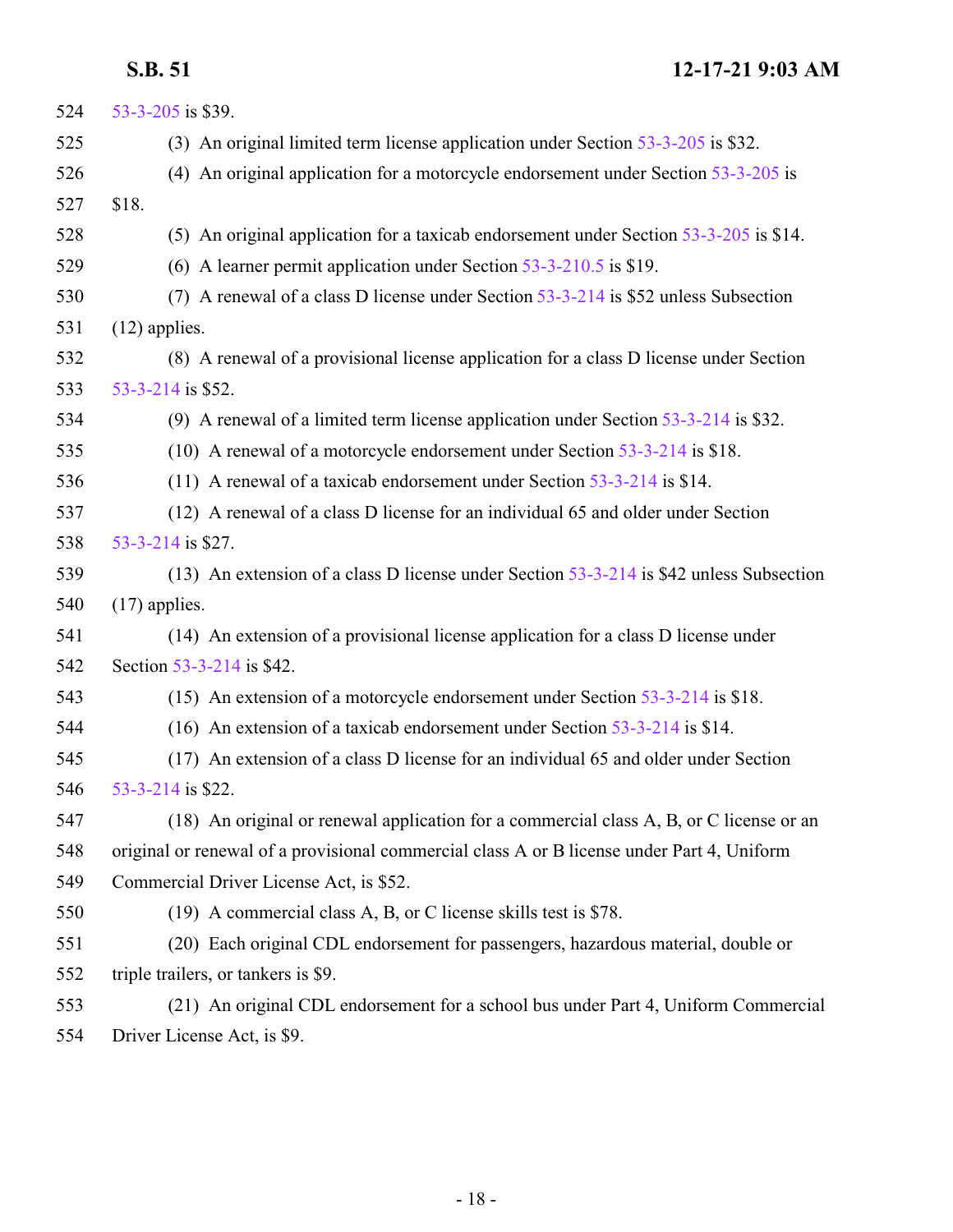| 555 | (22) A renewal of a CDL endorsement under Part 4, Uniform Commercial Driver                   |
|-----|-----------------------------------------------------------------------------------------------|
| 556 | License Act, is \$9.                                                                          |
| 557 | (23) (a) A retake of a CDL knowledge test provided for in Section 53-3-205 is \$26.           |
| 558 | (b) A retake of a CDL skills test provided for in Section $53-3-205$ is \$52.                 |
| 559 | (24) A retake of a CDL endorsement test provided for in Section 53-3-205 is \$9.              |
| 560 | (25) A duplicate class A, B, C, or D license certificate under Section 53-3-215 is \$23.      |
| 561 | $(26)$ (a) A license reinstatement application under Section 53-3-205 is \$40.                |
| 562 | (b) A license reinstatement application under Section $53-3-205$ for an alcohol, drug, or     |
| 563 | combination of alcohol and any drug-related offense is \$45 in addition to the fee under      |
| 564 | Subsection $(26)(a)$ .                                                                        |
| 565 | (27) (a) An administrative fee for license reinstatement after an alcohol, drug, or           |
| 566 | combination of alcohol and any drug-related offense under Section 41-6a-520, 53-3-223, or     |
| 567 | 53-3-231 or an alcohol, drug, or combination of alcohol and any drug-related offense under    |
| 568 | Part 4, Uniform Commercial Driver License Act, is \$255.                                      |
| 569 | (b) This administrative fee is in addition to the fees under Subsection $(26)$ .              |
| 570 | (28) (a) An administrative fee for providing the driving record of a driver under             |
| 571 | Section 53-3-104 or 53-3-420 is \$8.                                                          |
| 572 | (b) The division may not charge for a report furnished under Section 53-3-104 to a            |
| 573 | municipal, county, state, or federal agency.                                                  |
| 574 | (29) A rescheduling fee under Section $53-3-205$ or $53-3-407$ is \$25.                       |
| 575 | $(30)$ (a) Except as provided under Subsections $(30)(b)$ and (c), an identification card     |
| 576 | application under Section 53-3-808 is \$23.                                                   |
| 577 | (b) An identification card application under Section $53-3-808$ for a person with a           |
| 578 | disability, as defined in 42 U.S.C. Sec. 12102, is \$17.                                      |
| 579 | (c) A fee may not be charged for an identification card application if the individual         |
| 580 | applying:                                                                                     |
| 581 | $(i)$ (A) has not been issued a Utah driver license;                                          |
| 582 | (B) is indigent; and                                                                          |
| 583 | (C) is at least 18 years $[of age]$ old; or                                                   |
| 584 | (ii) submits written verification that the individual is homeless, as defined in Section      |
| 585 | 26-18-411, a person who is homeless, as defined in Section 35A-5-302, or a child or youth who |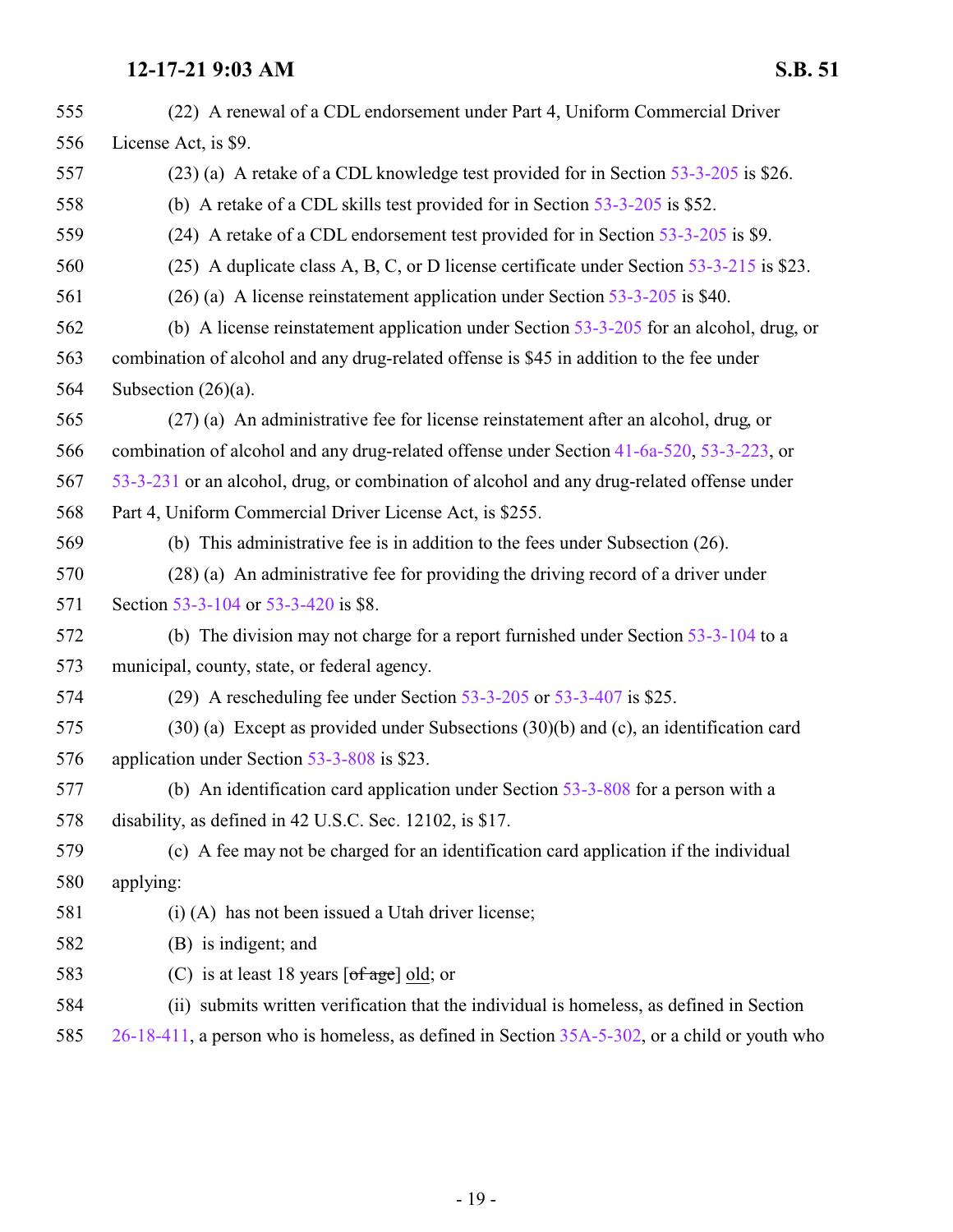| 586 | is homeless, as defined in 42 U.S.C. Sec. 11434a(2), from:                                           |
|-----|------------------------------------------------------------------------------------------------------|
| 587 | (A) a homeless shelter, as defined in Section $\left[10\text{-}9a\text{-}526\right]$ 35A-16-305;     |
| 588 | (B) a permanent housing, permanent, supportive, or transitional facility, as defined in              |
| 589 | Section 35A-5-302;                                                                                   |
| 590 | (C) the Department of Workforce Services; or                                                         |
| 591 | (D) a local educational agency liaison for homeless children and youth designated                    |
| 592 | under 42 U.S.C. Sec. $11432(g)(1)(J)(ii)$ .                                                          |
| 593 | $(31)$ (a) An extension of a regular identification card under Subsection 53-3-807(4) for            |
| 594 | a person with a disability, as defined in 42 U.S.C. Sec. 12102, is \$17.                             |
| 595 | (b) The fee described in Subsection $(31)(a)$ is waived if the applicant submits written             |
| 596 | verification that the individual is homeless, as defined in Section $26-18-411$ , or a person who is |
| 597 | homeless, as defined in Section 35A-5-302, or a child or youth who is homeless, as defined in        |
| 598 | 42 U.S.C. Sec. 11434a(2), from:                                                                      |
| 599 | (i) a homeless shelter, as defined in Section $\left[10\text{-}9a\text{-}526\right]$ 35A-16-305;     |
| 600 | (ii) a permanent housing, permanent, supportive, or transitional facility, as defined in             |
| 601 | Section 35A-5-302;                                                                                   |
| 602 | (iii) the Department of Workforce Services;                                                          |
| 603 | (iv) a homeless service provider as verified by the Department of Workforce Services                 |
| 604 | as described in Section $26-2-12.6$ ; or                                                             |
| 605 | (v) a local educational agency liaison for homeless children and youth designated under              |
| 606 | 42 U.S.C. Sec. $11432(g)(1)(J)(ii)$ .                                                                |
| 607 | $(32)$ (a) An extension of a regular identification card under Subsection 53-3-807(5) is             |
| 608 | \$23.                                                                                                |
| 609 | (b) The fee described in Subsection $(32)(a)$ is waived if the applicant submits written             |
| 610 | verification that the individual is homeless, as defined in Section $26-18-411$ , or a person who is |
| 611 | homeless, as defined in Section 35A-5-302, from:                                                     |
| 612 | (i) a homeless shelter, as defined in Section $\left[10\text{-}9a\text{-}526\right]$ 35A-16-305;     |
| 613 | (ii) a permanent housing, permanent, supportive, or transitional facility, as defined in             |
| 614 | Section 35A-5-302;                                                                                   |
| 615 | (iii) the Department of Workforce Services; or                                                       |
| 616 | (iv) a homeless service provider as verified by the Department of Workforce Services                 |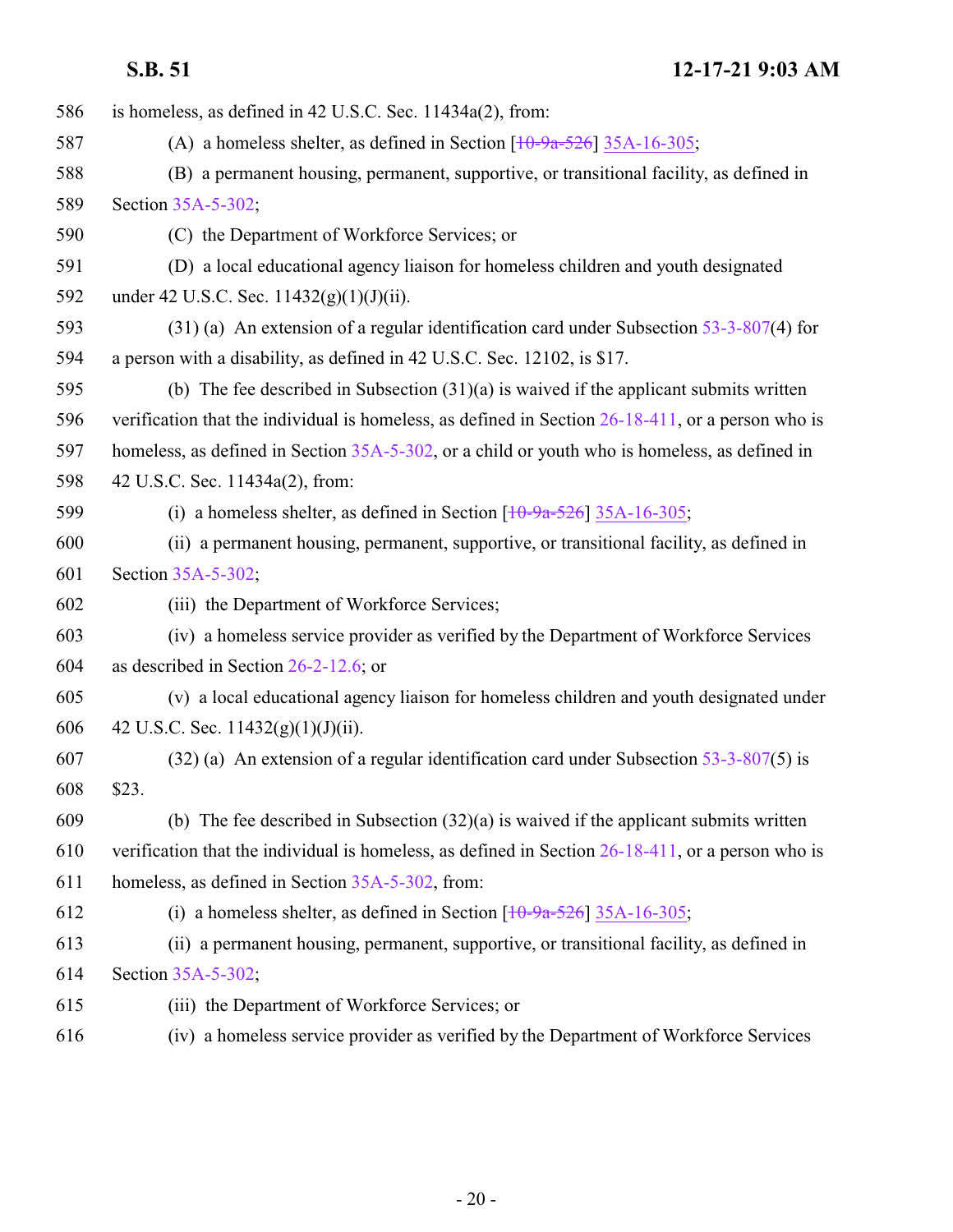<span id="page-20-0"></span>

| 617 | as described in Section 26-2-12.6.                                                                    |
|-----|-------------------------------------------------------------------------------------------------------|
| 618 | (33) In addition to any license application fees collected under this chapter, the division           |
| 619 | shall impose on individuals submitting fingerprints in accordance with Section 53-3-205.5 the         |
| 620 | fees that the Bureau of Criminal Identification is authorized to collect for the services the         |
| 621 | Bureau of Criminal Identification provides under Section 53-3-205.5.                                  |
| 622 | (34) An original mobility vehicle permit application under Section 41-6a-1118 is \$30.                |
| 623 | (35) A renewal of a mobility vehicle permit under Section 41-6a-1118 is \$30.                         |
| 624 | (36) A duplicate mobility vehicle permit under Section 41-6a-1118 is \$12.                            |
| 625 | Section 7. Section 53-3-219 is amended to read:                                                       |
| 626 | 53-3-219. Suspension of minor's driving privileges.                                                   |
| 627 | (1) The division shall immediately suspend all driving privileges of any person upon                  |
| 628 | receipt of an order suspending driving privileges under Section 32B-4-409, Section 32B-4-410,         |
| 629 | Subsection 76-9-701(1), or Section 80-6-707.                                                          |
| 630 | (2) (a) (i) Upon receipt of the first order suspending a person's driving privileges under            |
| 631 | Section 32B-4-409, Section 32B-4-410, Subsection 76-9-701(1), or Section 80-6-707, the                |
| 632 | division shall:                                                                                       |
| 633 | (A) impose a suspension for a period of one year;                                                     |
| 634 | (B) if the person has not been issued an operator license, deny the person's application              |
| 635 | for a license or learner's permit for a period of one year; or                                        |
| 636 | (C) if the person is under the age of eligibility for a driver license, deny the person's             |
| 637 | application for a license or learner's permit beginning on the date of conviction and continuing      |
| 638 | for one year beginning on the date of eligibility for a driver license.                               |
| 639 | (ii) Upon receipt of the first order suspending a person's driving privileges under this              |
| 640 | section, the division shall reduce the suspension period under Subsection $(2)(a)(i)(A)$ , $(B)$ , or |
| 641 | (C) if ordered by the court in accordance with Subsection $32B-4-409(5)(b)$ , $32B-4-410(4)(b)$ ,     |
| 642 | 76-9-701(4)(b), or 80-6-707(3)(a).                                                                    |
| 643 | (b) (i) Upon receipt of a second or subsequent order suspending a person's driving                    |
| 644 | privileges under Section $32B-4-409$ , Section $32B-4-410$ , Subsection 76-9-701(1), or               |
| 645 | Subsection $[80-4-707]$ 80-6-707(3)(b), the division shall:                                           |
| 646 | (A) impose a suspension for a period of two years;                                                    |
| 647 | (B) if the person has not been issued an operator license or is under the age of                      |
|     |                                                                                                       |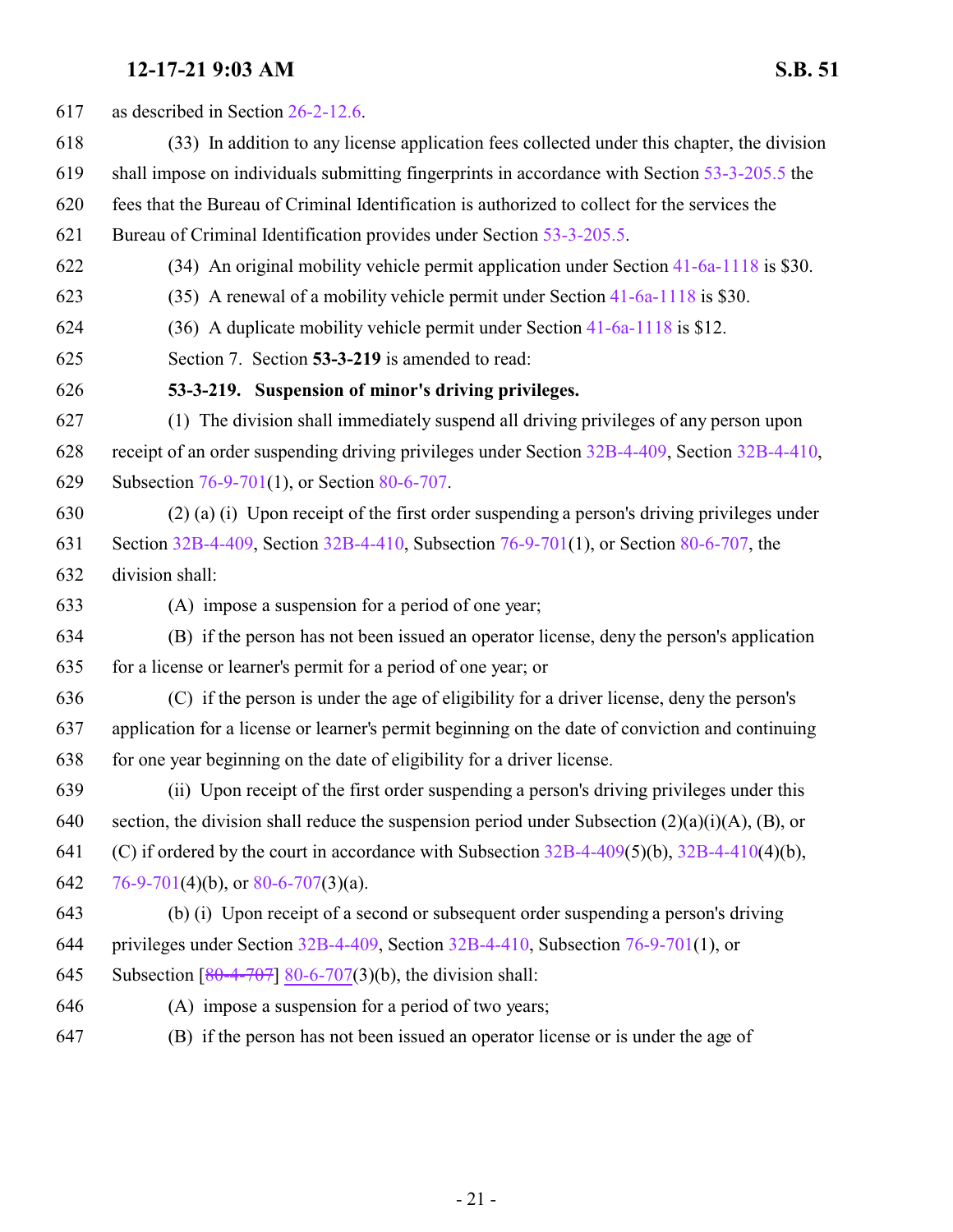<span id="page-21-0"></span> eligibility for a driver license, deny the person's application for a license or learner's permit for a period of two years; or (C) if the person is under the age of eligibility for a driver license, deny the person's application for a license or learner's permit beginning on the date of conviction and continuing for two years beginning on the date of eligibility for a driver license. (ii) Upon receipt of the second or subsequent order suspending a person's driving privileges under Section [32B-4-409](http://le.utah.gov/UtahCode/SectionLookup.jsp?section=32b-4-409&session=2022GS), Section [32B-4-410](http://le.utah.gov/UtahCode/SectionLookup.jsp?section=32b-4-410&session=2022GS), Subsection [76-9-701](http://le.utah.gov/UtahCode/SectionLookup.jsp?section=76-9-701&session=2022GS)(1), or Section [80-6-707](http://le.utah.gov/UtahCode/SectionLookup.jsp?section=80-6-707&session=2022GS), the division shall reduce the suspension period if ordered by the court in accordance with Subsection [32B-4-409](http://le.utah.gov/UtahCode/SectionLookup.jsp?section=32b-4-409&session=2022GS)(5)(c), [32B-4-410](http://le.utah.gov/UtahCode/SectionLookup.jsp?section=32b-4-410&session=2022GS)(4)(c), [76-9-701](http://le.utah.gov/UtahCode/SectionLookup.jsp?section=76-9-701&session=2022GS)(4)(c), or [80-6-707](http://le.utah.gov/UtahCode/SectionLookup.jsp?section=80-6-707&session=2022GS)(3)(b). (3) The Driver License Division shall subtract from any suspension or revocation period for a conviction of a violation of Section [32B-4-409](http://le.utah.gov/UtahCode/SectionLookup.jsp?section=32b-4-409&session=2022GS) the number of days for which a license was previously suspended under Section [53-3-231](http://le.utah.gov/UtahCode/SectionLookup.jsp?section=53-3-231&session=2022GS), if the previous sanction was based on the same occurrence upon which the record of conviction is based. (4) After reinstatement of the license described in Subsection (1), a report authorized under Section [53-3-104](http://le.utah.gov/UtahCode/SectionLookup.jsp?section=53-3-104&session=2022GS) may not contain evidence of the suspension of a minor's license under this section if the minor has not been convicted of any other offense for which the suspension under Subsection (1) may be extended. Section 8. Section **59-12-2220** is amended to read: **59-12-2220. County option sales and use tax to fund a system for public transit -- Base -- Rate.** (1) Subject to the other provisions of this part and subject to the requirements of this section, beginning on July 1, 2019, the following counties may impose a sales and use tax under this section: (a) a county legislative body may impose the sales and use tax on the transactions described in Subsection [59-12-103](http://le.utah.gov/UtahCode/SectionLookup.jsp?section=59-12-103&session=2022GS)(1) located within the county, including the cities and towns within the county if: (i) the entire boundary of a county is annexed into a large public transit district; and (ii) the maximum amount of sales and use tax authorizations allowed pursuant to Section [59-12-2203](http://le.utah.gov/UtahCode/SectionLookup.jsp?section=59-12-2203&session=2022GS) and authorized under the following sections has been imposed: (A) Section [59-12-2213](http://le.utah.gov/UtahCode/SectionLookup.jsp?section=59-12-2213&session=2022GS); (B) Section [59-12-2214](http://le.utah.gov/UtahCode/SectionLookup.jsp?section=59-12-2214&session=2022GS);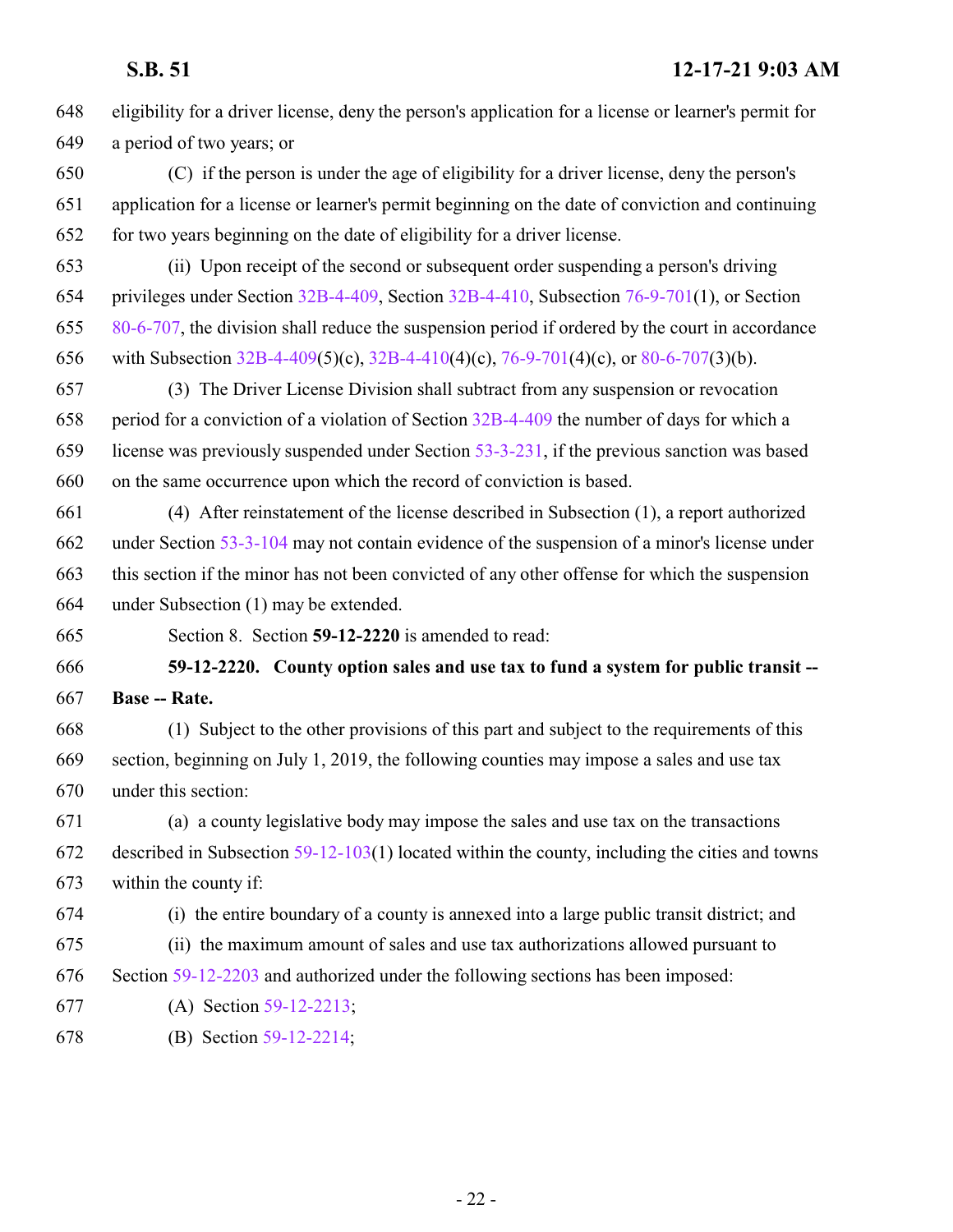| 679 | (C) Section 59-12-2215;                                                                             |
|-----|-----------------------------------------------------------------------------------------------------|
| 680 | (D) Section 59-12-2216;                                                                             |
| 681 | (E) Section 59-12-2217;                                                                             |
| 682 | (F) Section $59-12-2218$ ; and                                                                      |
| 683 | (G) Section 59-12-2219;                                                                             |
| 684 | (b) if the county is not annexed into a large public transit district, the county legislative       |
| 685 | body may impose the sales and use tax on the transactions described in Subsection                   |
| 686 | $59-12-103(1)$ located within the county, including the cities and towns within the county if:      |
| 687 | (i) the county is an eligible political subdivision as defined in Section $59-12-2219$ ; or         |
| 688 | (ii) a city or town within the boundary of the county is an eligible political subdivision          |
| 689 | as defined in Section $59-12-2219$ ; or                                                             |
| 690 | (c) a county legislative body of a county not described in Subsection $(1)(a)$ may impose           |
| 691 | the sales and use tax on the transactions described in Subsection $59-12-103(1)$ located within     |
| 692 | the county, including the cities and towns within the county, if there is a public transit district |
| 693 | within the boundary of the county.                                                                  |
| 694 | (2) For purposes of Subsection (1) and subject to the other provisions of this section, a           |
| 695 | county legislative body that imposes a sales and use tax under this section may impose the tax      |
| 696 | at a rate of .2%.                                                                                   |
| 697 | (3) A county imposing a sales and use tax under this section shall expend the revenues              |
| 698 | collected from the sales and use tax for capital expenses and service delivery expenses of:         |
| 699 | (a) a public transit district;                                                                      |
| 700 | (b) an eligible political subdivision, as that term is defined in Section $59-12-2219$ ; or         |
| 701 | (c) another entity providing a service for public transit or a transit facility within the          |
| 702 | county as those terms are defined in Section 17B-2a-802.                                            |
| 703 | (4) Notwithstanding Section 59-12-2208, a county legislative body may, but is not                   |
| 704 | required to, submit an opinion question to the county's registered voters in accordance with        |
| 705 | Section 59-12-2208 to impose a sales and use tax under this section.                                |
| 706 | (5) (a) Notwithstanding any other provision in this section, if a county wishes to                  |
| 707 | impose a sales and use tax under this section, the county legislative body shall pass the           |
| 708 | ordinance to impose a sales and use tax under this section on or before June 30, 2023.              |
| 709 | (b) The county legislative body may not pass an ordinance to impose a sales and use                 |
|     |                                                                                                     |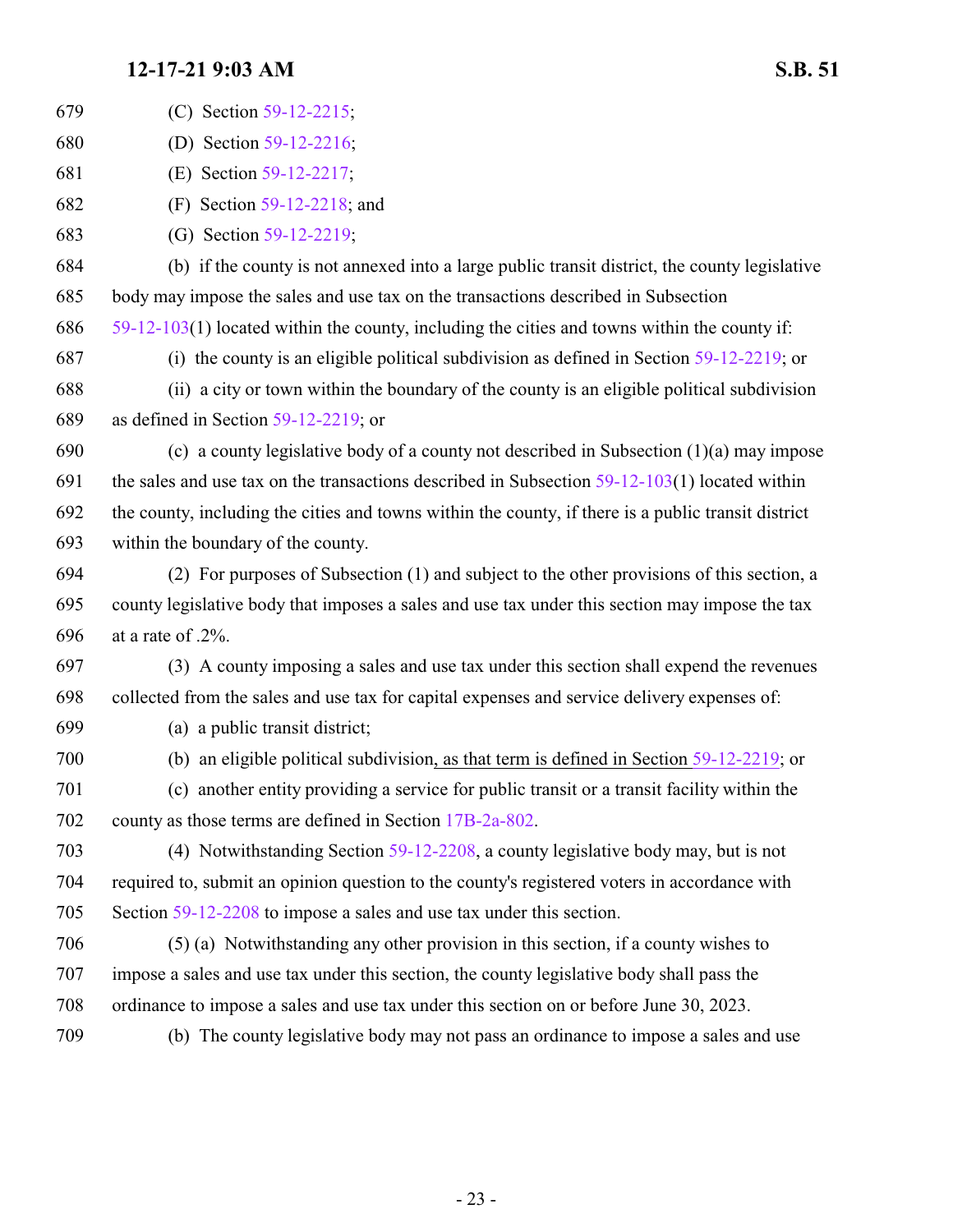<span id="page-23-0"></span> tax under this section on or after July 1, 2023. (c) Notwithstanding the deadline described in Subsection (5)(a), any sales and use tax imposed under this section on or before June 30, 2023, may remain in effect. (6) (a) Revenue collected from a sales and use tax under this section may not be used to supplant existing General Fund appropriations that a county has budgeted for transportation or public transit as of the date the tax becomes effective for a county. (b) The limitation under Subsection (6)(a) does not apply to a designated transportation or public transit capital or reserve account a county may have established prior to the date the tax becomes effective. Section 9. Section **72-5-309** is amended to read: **72-5-309. Acceptance of rights-of-way -- Notice of acknowledgment required.** (1) The governor or the governor's designee may assess whether the grant of the R.S. 2477 has been accepted with regard to any right-of-way so as to vest title of the right-of-way in the state and the applicable political subdivision as provided for in Section [72-5-103](http://le.utah.gov/UtahCode/SectionLookup.jsp?section=72-5-103&session=2022GS). (2) If the governor or governor's designee concludes that the grant has been accepted as to any right-of-way, the governor or a designee shall issue a notice of acknowledgment of the acceptance of the R.S. 2477 grant as to that right-of-way. (3) A notice of acknowledgment of the R.S. 2477 grant shall include: (a) a statement of reasons for the acknowledgment; (b) a general description of the right-of-way or rights-of-way subject to the notice of acknowledgment, including the county in which it is located, and notice of where a center-line description derived from Global Positioning System data may be viewed or obtained; (c) a statement that the owner of the servient estate in the land over which the right-of-way or rights-of-way subject to the notice runs or any person with a competing dominant estate ownership claim may file a petition with the district court for a decision regarding the correctness or incorrectness of the acknowledgment; and (d) a statement of the time limit provided in Section [72-5-310](http://le.utah.gov/UtahCode/SectionLookup.jsp?section=72-5-310&session=2022GS) for filing a petition. (4) (a) (i) The governor or the governor's designee may record a notice of acknowledgment, and any supporting affidavit, map, or other document purporting to establish or affect the state's property interest in the right-of-way or rights-of-way, in the office of the county recorder in the county where the right-of-way or rights-of-way exist.